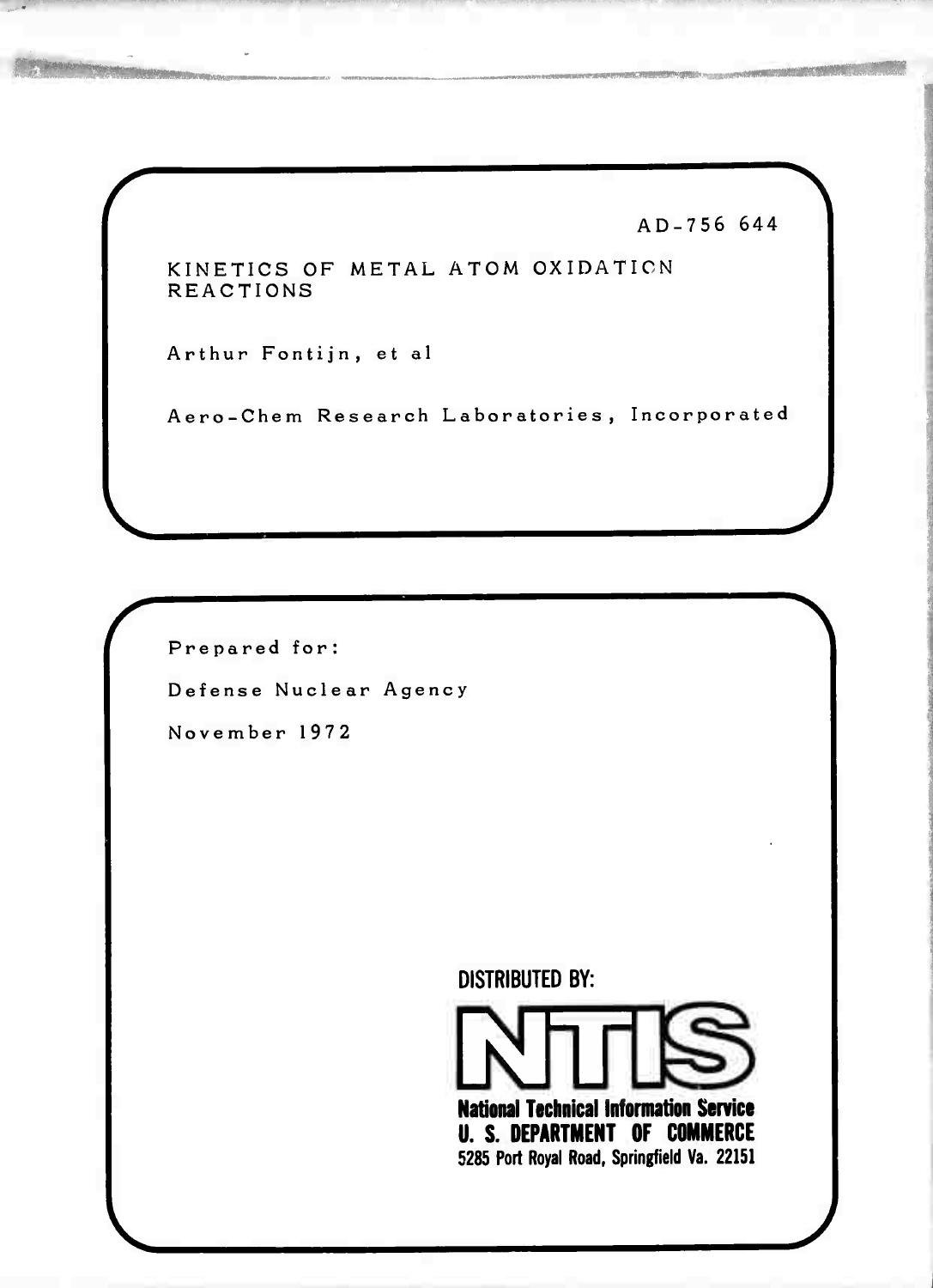

Approved for public release; distribution unlimited.

Reproduced by NATIONAL TECHNICAL INFORMATION SERVICE

SenChem Research Laboratories, Inc.

SYBRON CORPORATION

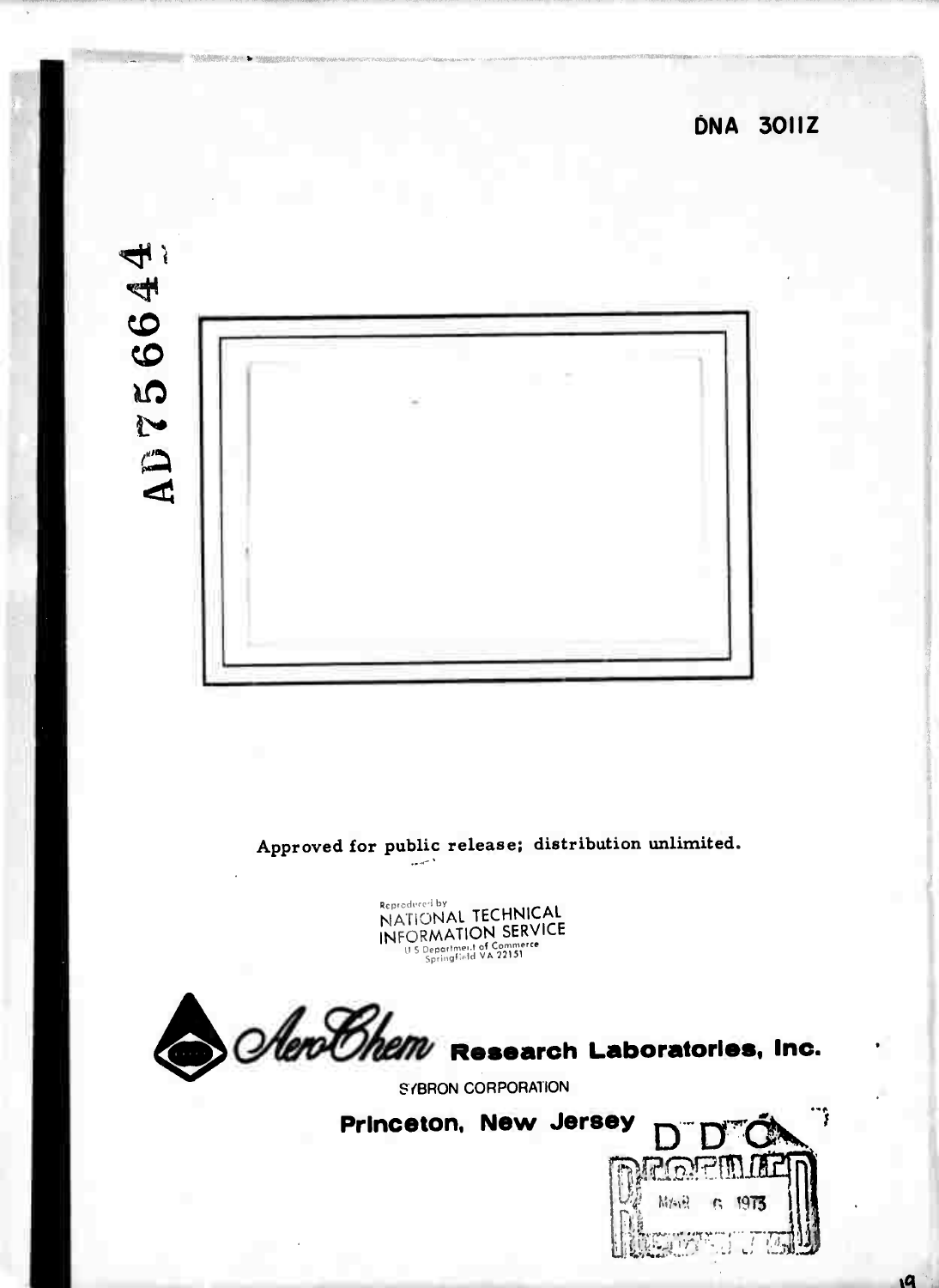

Destroy this report when it is no longer<br>needed. Do not return to sender.



 $\cdot$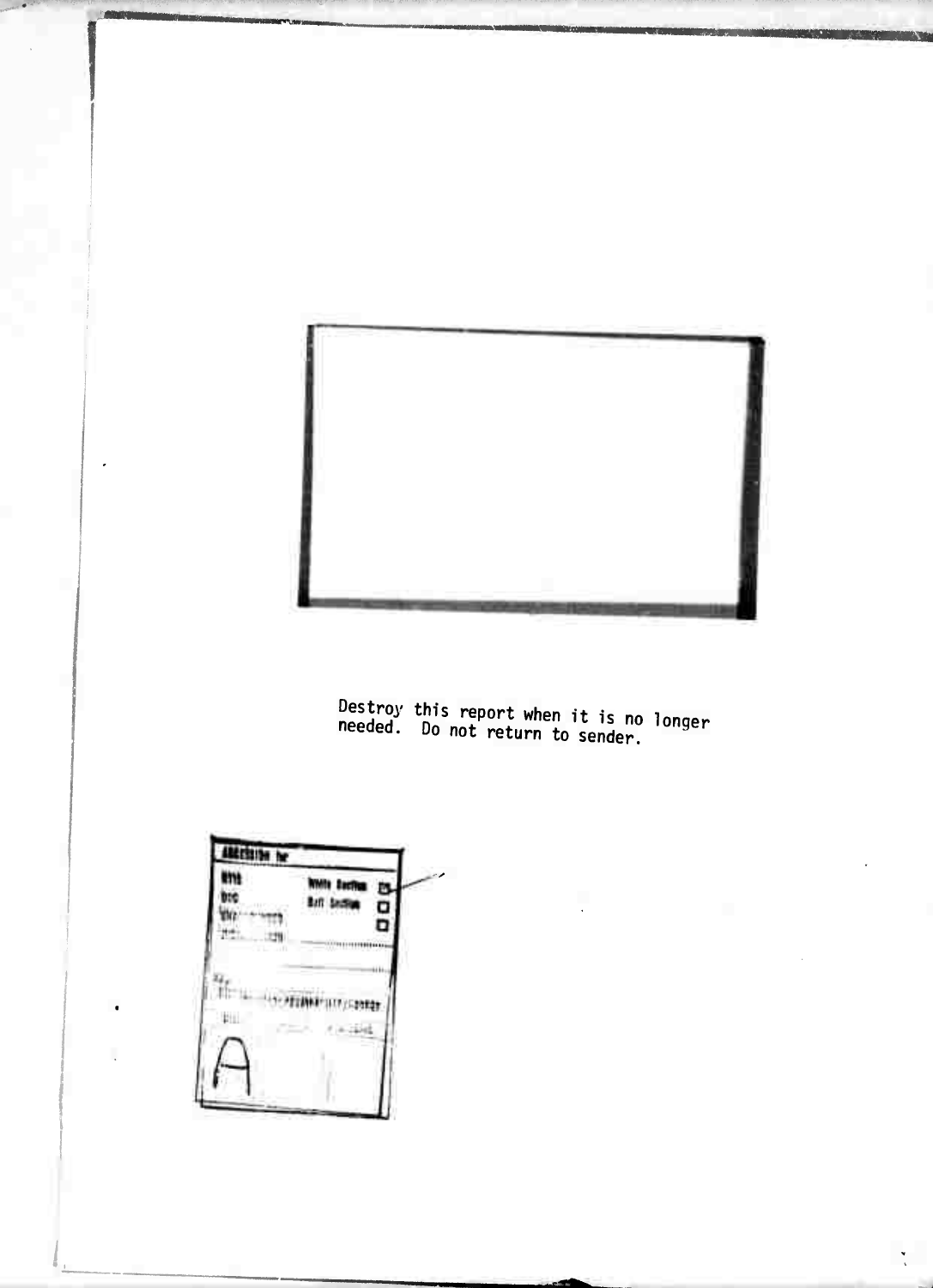DNA 3011Z

# KINETICS OF METAL ATOM OXIDATION REACTIONS

Semi-Annual Technical Summary Report

Arthur Fontijn, William Felder and James J. Houghton

Sponsored by Advanced Research Projects Agency ARPA Order No. 1433 Task No. 2E50 Work Unit No. 12 and supervised by Defense Nuclear Agency

Contract No. DNA 001-72-C-0206

Approved for public release; distribution unlimited.

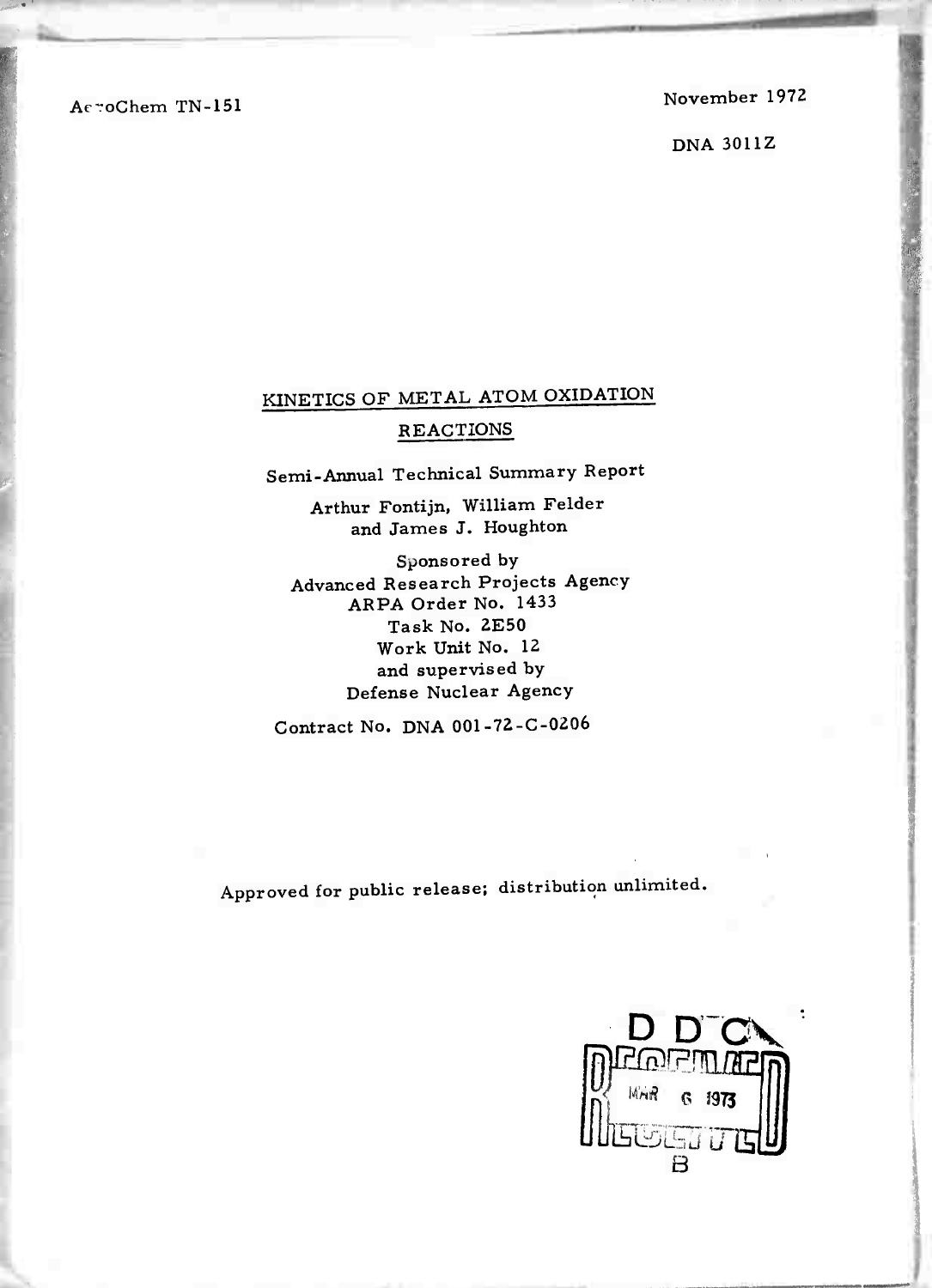| UNCLASSIFIED                                                                                                                                             |                                                                                                                                                                            |  |  |  |
|----------------------------------------------------------------------------------------------------------------------------------------------------------|----------------------------------------------------------------------------------------------------------------------------------------------------------------------------|--|--|--|
| <b>Security Classification</b><br>DOCUMENT CONTROL DATA - R & D                                                                                          |                                                                                                                                                                            |  |  |  |
| (Security classifice ion of title, body of ebstract and indexing ennotetion must be entered when the overall report is classified)                       |                                                                                                                                                                            |  |  |  |
| ORIGINATING ACTIVITY (Corporate euthor)                                                                                                                  | 28. REPORT SECURITY CLASSIFICATION                                                                                                                                         |  |  |  |
| AeroChem Research Laboratories, Inc.                                                                                                                     |                                                                                                                                                                            |  |  |  |
|                                                                                                                                                          | 26. GROUP                                                                                                                                                                  |  |  |  |
| P.O. Box 12, Princeton, NJ 08540                                                                                                                         |                                                                                                                                                                            |  |  |  |
| 3 REPORT TITLE                                                                                                                                           |                                                                                                                                                                            |  |  |  |
|                                                                                                                                                          |                                                                                                                                                                            |  |  |  |
| Kinetics of Metal Atom Oxidation Reactions                                                                                                               |                                                                                                                                                                            |  |  |  |
|                                                                                                                                                          |                                                                                                                                                                            |  |  |  |
| 4. DESCRIPTIVE NOTES (Type of report and inclusive detes)                                                                                                |                                                                                                                                                                            |  |  |  |
| Semi-Annual Technical Summary                                                                                                                            |                                                                                                                                                                            |  |  |  |
| 5. AUTHOR(S) (First neme, middle initial, last neme)                                                                                                     |                                                                                                                                                                            |  |  |  |
| Arthur Fontijn, William Felder, James J. Houghton                                                                                                        |                                                                                                                                                                            |  |  |  |
|                                                                                                                                                          |                                                                                                                                                                            |  |  |  |
|                                                                                                                                                          |                                                                                                                                                                            |  |  |  |
| <b>6 PLPORT LATE</b>                                                                                                                                     | 76. NO. OF REFS<br><b>76. TOTAL NO. OF PAGES</b>                                                                                                                           |  |  |  |
| November 1972                                                                                                                                            | $v + 15$<br>9                                                                                                                                                              |  |  |  |
| <b>BA. CONTHACT OR GRANT NO.</b>                                                                                                                         | <b>96. ORIGINATOR'S REPORT NUMBER(S)</b>                                                                                                                                   |  |  |  |
| DNA 001-72-C-0206                                                                                                                                        | $TN-151$                                                                                                                                                                   |  |  |  |
| M. PROJECT NO. ARPA Order 1433                                                                                                                           |                                                                                                                                                                            |  |  |  |
| TASK NO. 2E50                                                                                                                                            |                                                                                                                                                                            |  |  |  |
|                                                                                                                                                          | 96. OTHER REPORT NOIS) (Any other numbers that may be essigned this report)                                                                                                |  |  |  |
| d. Work Unit No. 12                                                                                                                                      | DNA 3011Z                                                                                                                                                                  |  |  |  |
|                                                                                                                                                          |                                                                                                                                                                            |  |  |  |
| IC DISTRIBUTION STATEMENT                                                                                                                                |                                                                                                                                                                            |  |  |  |
| Approved for public release; distribution unlimited.                                                                                                     |                                                                                                                                                                            |  |  |  |
|                                                                                                                                                          |                                                                                                                                                                            |  |  |  |
| <b>11 SUPPLEMENTARY NOTES</b>                                                                                                                            | 12. SPONSORING MILITARY ACTIVITY                                                                                                                                           |  |  |  |
|                                                                                                                                                          | ARPA/DNA                                                                                                                                                                   |  |  |  |
|                                                                                                                                                          | <b>Contract Contract Contract</b><br>Washington, DC                                                                                                                        |  |  |  |
|                                                                                                                                                          |                                                                                                                                                                            |  |  |  |
| 13 APS HAC                                                                                                                                               | For predictions regarding observables in nuclear fireballs and their                                                                                                       |  |  |  |
|                                                                                                                                                          | effect on defense discrimination capabilities, the rates of oxidation of several                                                                                           |  |  |  |
|                                                                                                                                                          | free metal atom species need to be known. The goal of the present work is                                                                                                  |  |  |  |
|                                                                                                                                                          | to measure the rate coefficients (and their temperature dependence) for the                                                                                                |  |  |  |
|                                                                                                                                                          | reactions of gaseous Al and Fe with $O_2$ and $O_3$ . The apparatus used is a                                                                                              |  |  |  |
|                                                                                                                                                          | cylindrical fast-flow reactor, suitable for the study of the reaction kinetics<br>of various gaseous species at temperatures up to $\frac{3}{4}$ 2000 K. In these studies, |  |  |  |
|                                                                                                                                                          | metal is vaporized and entrained in an inert carrier gas stream. O2 is                                                                                                     |  |  |  |
|                                                                                                                                                          | introduced into this gas stream at concentrations much larger than that of                                                                                                 |  |  |  |
|                                                                                                                                                          | the metal atoms. Rate coefficients are obtained from the observed varia-                                                                                                   |  |  |  |
|                                                                                                                                                          | tions in the relative metal atom concentrations (measured in absorption) as                                                                                                |  |  |  |
| a function of reaction time, O <sub>2</sub> concentration, total pressure, and temperature.                                                              |                                                                                                                                                                            |  |  |  |
|                                                                                                                                                          | Measurements of the kinetics of the homogeneous gas phase reaction                                                                                                         |  |  |  |
|                                                                                                                                                          | between Al and O <sub>2</sub> at 1400K have been completed. The reaction proceeds                                                                                          |  |  |  |
|                                                                                                                                                          | via Al + O <sub>2</sub> <sup>1</sup> AlO + O with a rate coefficient of $(4.1 \pm 2.0) \times 10^{-11}$ ml mole-                                                           |  |  |  |
| $\text{cube}^{-1}$ sec <sup>-1</sup> .                                                                                                                   |                                                                                                                                                                            |  |  |  |
|                                                                                                                                                          |                                                                                                                                                                            |  |  |  |
| To determine the temperature dependence of $k_i$ over the tempera-<br>ture range of interest to ARPA/DNA and to study the kinetics of the reactions      |                                                                                                                                                                            |  |  |  |
| of Al and Fe with O <sub>3</sub> , temperatures much lower than 1400 K are required.                                                                     |                                                                                                                                                                            |  |  |  |
| To this end, we have now modified the apparatus to allow measurements of                                                                                 |                                                                                                                                                                            |  |  |  |
| small metal atom concentrations based on the more sensitive fluorescence                                                                                 |                                                                                                                                                                            |  |  |  |
| technique rather than on the absorption technique. Our first experiments                                                                                 |                                                                                                                                                                            |  |  |  |
| indicate that by working in this mode the rate coefficients of AI reactions                                                                              |                                                                                                                                                                            |  |  |  |
| can be measured down to at least 300 K. This obviates the need for construc-<br>ting the wall-less reactor previously considered for these measurements. |                                                                                                                                                                            |  |  |  |
|                                                                                                                                                          |                                                                                                                                                                            |  |  |  |
| DD FORM.1473                                                                                                                                             | <u>UNCLASSIFIED</u>                                                                                                                                                        |  |  |  |
|                                                                                                                                                          | Security Classification                                                                                                                                                    |  |  |  |
|                                                                                                                                                          |                                                                                                                                                                            |  |  |  |
|                                                                                                                                                          |                                                                                                                                                                            |  |  |  |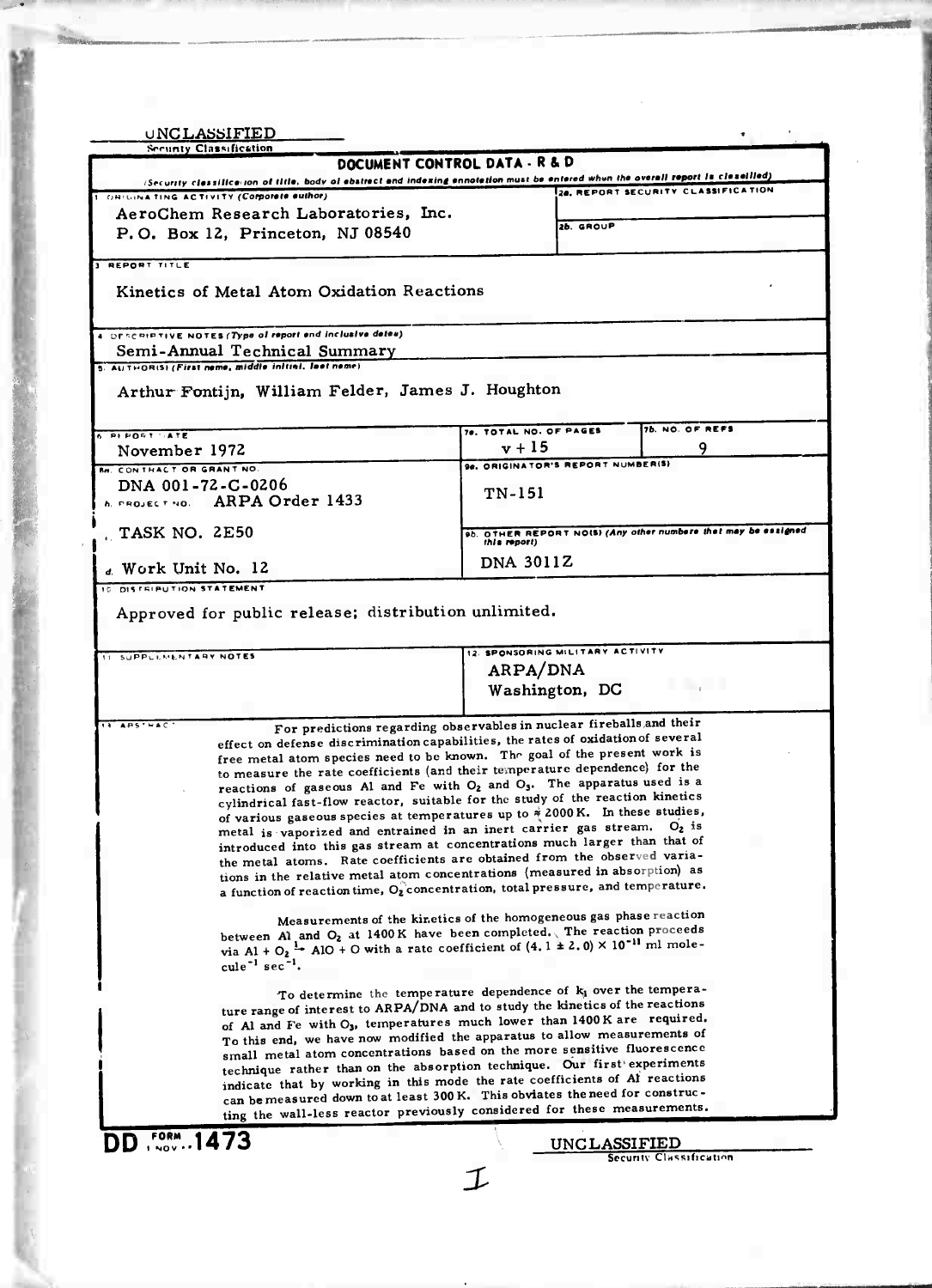#### UNCLASSIFIEL

Security Classification

| $\overline{14}$<br><b>KEY WORDS</b> | <b>LINK A</b> |                        | LINK 3 |                | LINK C |       |
|-------------------------------------|---------------|------------------------|--------|----------------|--------|-------|
|                                     |               | ROLE<br>$\overline{N}$ | ROLE   | $\overline{M}$ | ROLE   | $W$ T |
| Al-atoms                            |               |                        |        |                |        |       |
| Fe-atoms                            |               |                        |        |                |        |       |
|                                     |               |                        |        |                |        |       |
| Chemical gas kinetics               |               |                        |        |                |        |       |
| Oxidation                           |               |                        |        |                |        |       |
| Experimental apparatus              |               |                        |        |                |        |       |
| Metal combustion                    |               |                        |        |                |        |       |
|                                     |               |                        |        |                |        |       |
|                                     |               |                        |        |                |        |       |
|                                     |               |                        |        |                |        |       |
|                                     |               |                        |        |                |        |       |
|                                     |               |                        |        |                |        |       |
|                                     |               |                        |        |                |        |       |
|                                     |               |                        |        |                |        |       |
|                                     |               |                        |        |                |        |       |
|                                     |               |                        |        |                |        |       |
|                                     |               |                        |        |                |        |       |
|                                     |               |                        |        |                |        |       |
|                                     |               |                        |        |                |        |       |
|                                     |               |                        |        |                |        |       |
|                                     |               |                        |        |                |        |       |
|                                     |               |                        |        |                |        |       |
|                                     |               |                        |        |                |        |       |
|                                     |               |                        |        |                |        |       |
|                                     |               |                        |        |                |        |       |
|                                     |               |                        |        |                |        |       |
|                                     |               |                        |        |                |        |       |
|                                     |               |                        |        |                |        |       |
|                                     |               |                        |        |                |        |       |
|                                     |               |                        |        |                |        |       |
|                                     |               |                        |        |                |        |       |
|                                     |               |                        |        |                |        |       |
|                                     |               |                        |        |                |        |       |
|                                     |               |                        |        |                |        |       |
|                                     |               |                        |        |                |        |       |
|                                     |               |                        |        |                |        |       |
|                                     |               |                        |        |                |        |       |
|                                     |               |                        |        |                |        |       |
|                                     |               |                        |        |                |        |       |
|                                     |               |                        |        |                |        |       |
|                                     |               |                        |        |                |        |       |
|                                     |               |                        |        |                |        |       |
|                                     |               |                        |        |                |        |       |
|                                     |               |                        |        |                |        |       |
|                                     |               |                        |        |                |        |       |
|                                     |               |                        |        |                |        |       |
|                                     |               |                        |        |                |        |       |
|                                     |               |                        |        |                |        |       |

 $\widehat{\mu}$ 

UNCLASSIFIED

Security Classification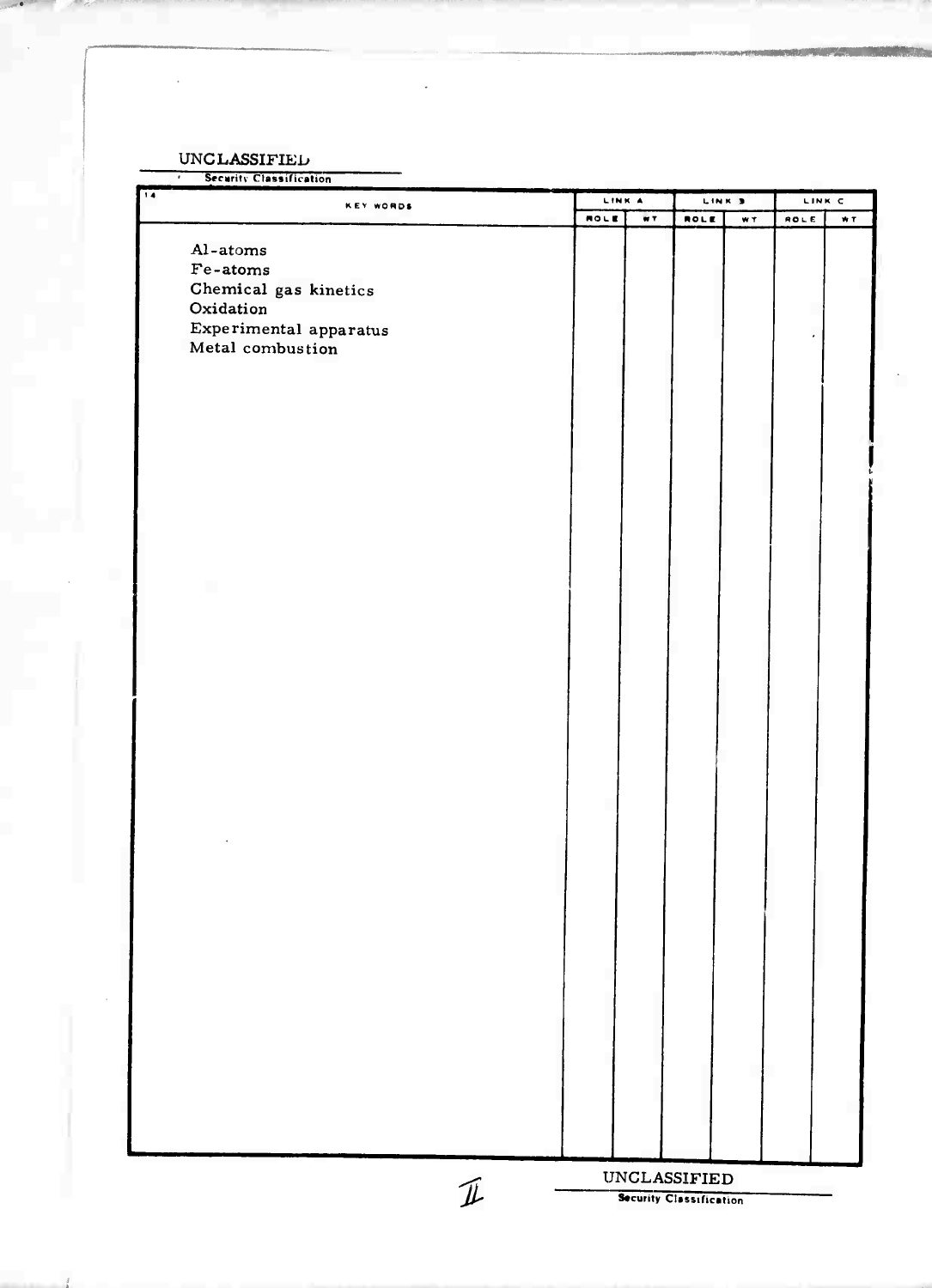#### **SUMMARY**

For predictions regarding observables in nuclear fireballs and their effect on defense discrimination capabilities, the rates of oxidation of several free metal atom species need to be known. The goal of the present work is to measure the rate coefficients (and their temperature dependence) for the reactions of gaseous Al and Fe with  $O_2$  and  $O_3$ . The apparatus used is a cylindrical fast-flow reactor, suitable for the study of the reaction kinetics of various gaseous species at temperatures up to  $\approx 2000 \text{ K}$ . In these studies,<br>metal is unperised and entrained in an inert carrier gas stream. O2 is metal is vaporized and entrained in an inert carrier gas stream. introduced into this gas stream at concentrations much larger than that of the metal atoms. Rate coefficients are obtained from the observed variations ii the relative metal atom concentrations (measured in absorption) as a function of reaction time,  $O_2$  concentration, total pressure, and temperature.

Measurements of the kinetics of the homogeneous gas phase reaction between  $Al$  and  $O_2$  at 1400 K have been completed. The reaction proceeds between Al and  $O_2$  at 1400 K have been completed. The reasons provided via Al +  $O_2 \rightarrow$  AlO + O with a rate coefficient of  $(4. 1 \pm 2.0) \times 10^{-11}$  ml mole- $\text{rule}^{-1}$  sec<sup>-1</sup>.

To determine the temperature dependence of  $k_1$  over the temperature range of interest to ARPA/DNA and to study the kinetics of the reactions of Al and Fe with  $O_3$ , temperatures much lower than  $1400\,\mathrm{K}$  are required. To this end, we have now modified the apparatus to allow measurements of small metal atom concentrations based on the more sensitive fluorescence technique rather than on the absorption technique. Our first experiments indicate that by working in this mode the rate coefficients of Al reactions can be measured down to at least 300 K. This obviates the need for constructing the wall-less reactor previously considered for these measurements.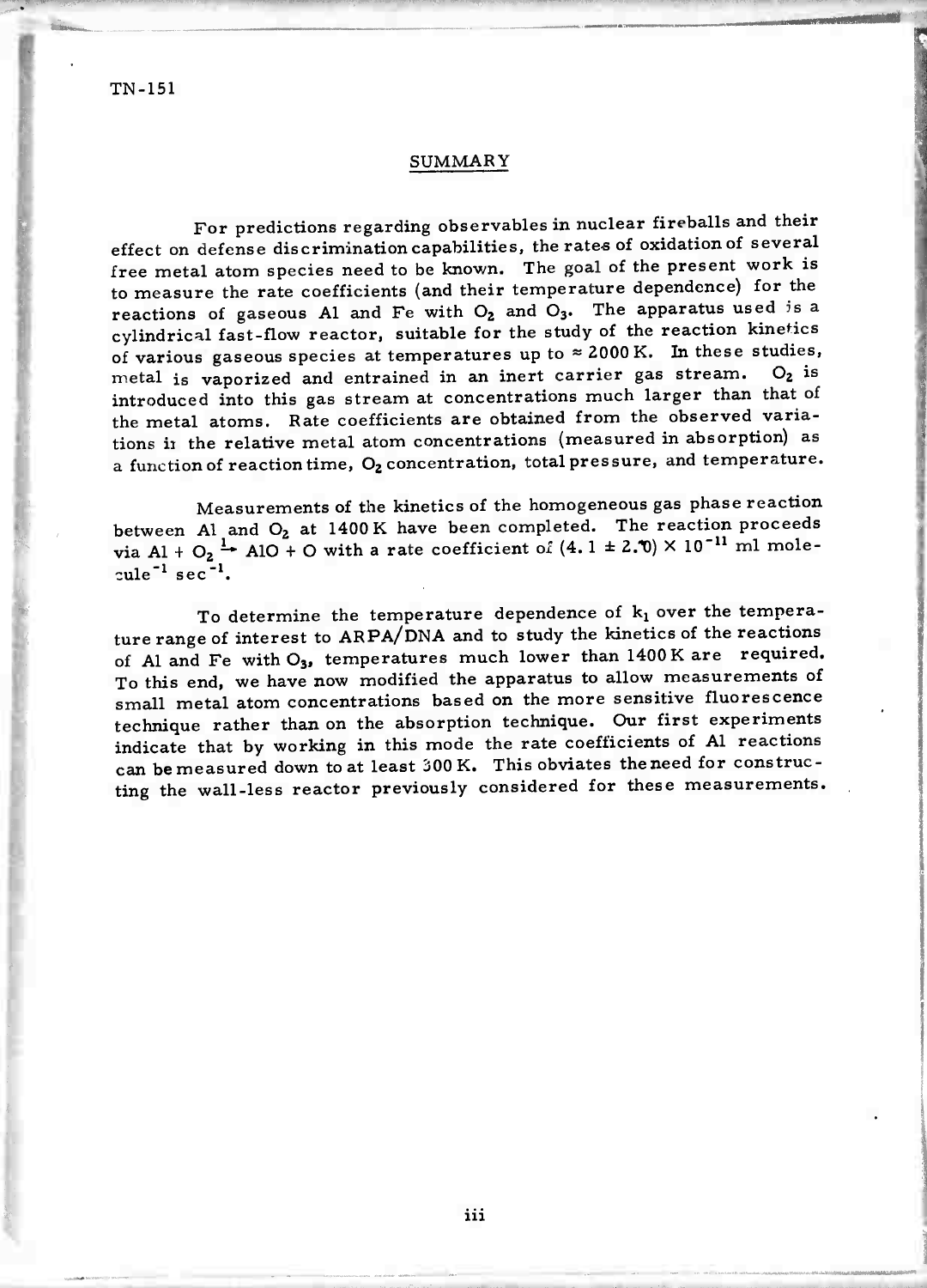$\overline{\phantom{a}}$ 

# TABLE OF CONTENTS

|     |                     |                                                                                                                                                                           | Page                                                                       |  |
|-----|---------------------|---------------------------------------------------------------------------------------------------------------------------------------------------------------------------|----------------------------------------------------------------------------|--|
|     | <b>SUMMARY</b>      |                                                                                                                                                                           | iii                                                                        |  |
| I.  | <b>INTRODUCTION</b> |                                                                                                                                                                           |                                                                            |  |
| II. |                     | $Al/O2$ KINETICS AT 1400 K                                                                                                                                                | $\overline{2}$                                                             |  |
|     | Α.<br><b>B.</b>     | Experimental<br>Results and Discussion                                                                                                                                    | $\mathbf{z}$<br>$\overline{\mathbf{3}}$                                    |  |
| Ш.  |                     | RESONANCE FLUORESCENCE MEASUREMENTS                                                                                                                                       | 4                                                                          |  |
|     | А.                  | Experimental<br>B. Results<br>C. Discussion<br>1. Data Handling<br>4. Criteria of Validity and Detection Limits<br>Comparison with the Planned Wall-less<br>3.<br>Reactor | $\overline{\mathbf{4}}$<br>5<br>6<br>6<br>$\overline{7}$<br>$\overline{7}$ |  |
| IV. | <b>PLANS</b>        |                                                                                                                                                                           | 8                                                                          |  |
| V.  | <b>REFERENCES</b>   |                                                                                                                                                                           | 9                                                                          |  |
|     | FIG. 1              | AI-ATOM CONCENTRATION PROFILE<br>(ABSORPTION)                                                                                                                             | 10                                                                         |  |
|     | FIG. 2              | $\text{Ai/O}_2$ RATE COEFFICIENT AT 10 TORR                                                                                                                               | 11                                                                         |  |
|     | FIG. 3              | SCHEMATIC DIAGRAM OF THE EXPERIMENTAL<br>APPARATUS (TOP VIEW)                                                                                                             | 12                                                                         |  |
|     | FIG. 4              | AI-ATOM CONCENTRATION PROFILE<br>(FLUORESCENCE)                                                                                                                           | 13                                                                         |  |
|     | FIG. 5              | CURVE OF GROWTH OF Al (396.2 nm)<br>FLUORESCENCE AT 1200K                                                                                                                 | 14                                                                         |  |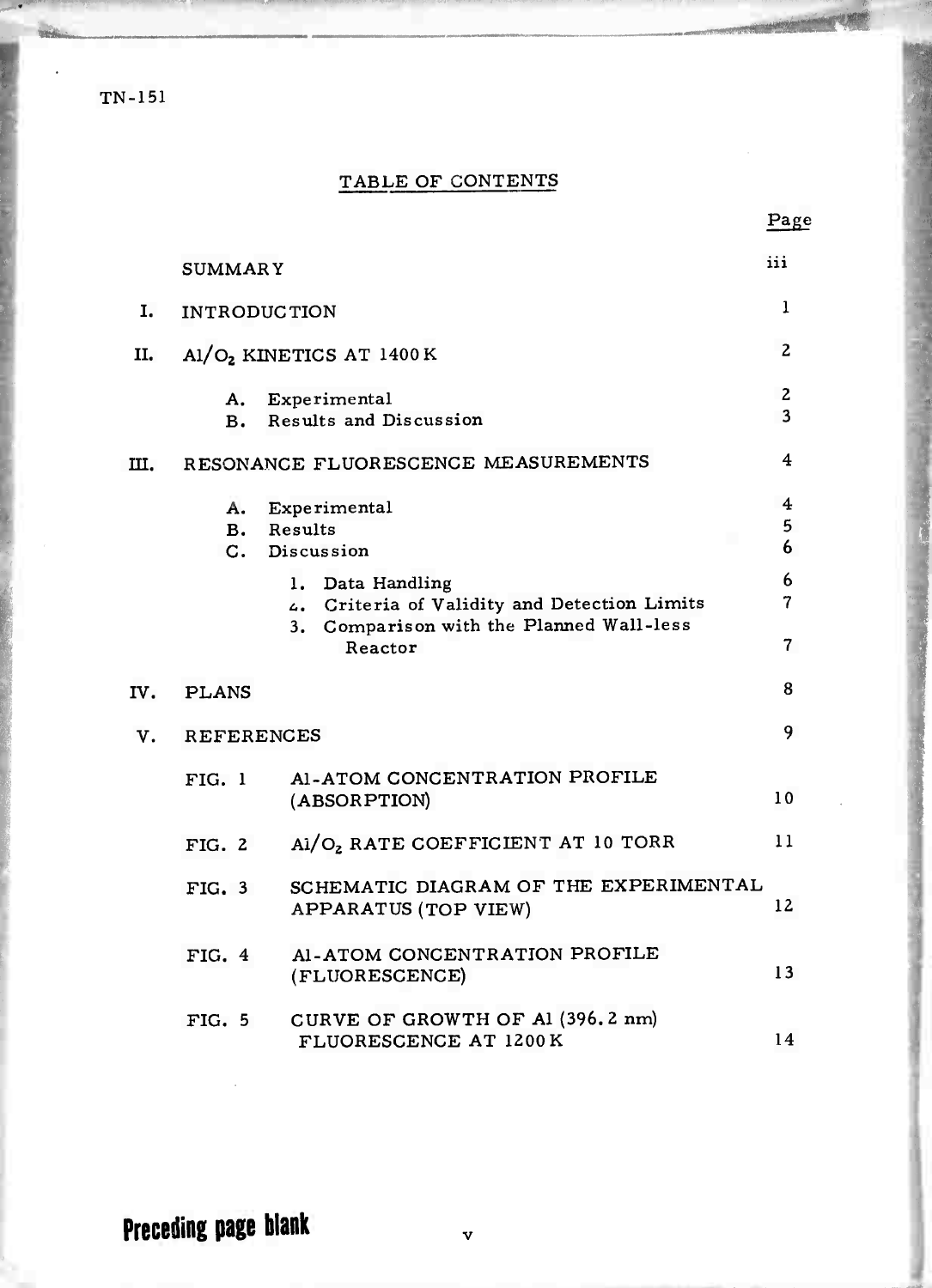**• ',«»w.i,.,,,iw.nWifiiwni..i!ju.»>ii. . iü.i..** *immtfwm '*

### I. INTRODUCTION

The goal of the present work is to measure rate coefficients for the reactions of gaseous Al and Fe with  $O_2$  and  $O_3$  required for various Department of Defense applications.

The measurements are made with a cylindrical fast flow reactor apparatus suitable for study of the reaction kinetics of various gaseous species at temperatures up to  $\approx 2000 \text{ K}$ . Rate coefficients are obtained from the observed variations in the relative metal atom concentrations as a function of reaction time,  $O_2$  concentration, and total pressure. The flow reactor is a high purity alumina cylindrical tube situated inside a vacuum furnace.<sup>1,2</sup> The reactor and vacuum jacket have ports for optical observations. In these studies metal is vaporized and entrained in an inert carrier gas stream. The  $O_2$  is introduced into this gas stream at concentrations much larger than that of the metal atoms. The basic measurement of the relative metal atom concentration as a function of reaction time has thus far been made via optical absorption of the requisite metal atom radiation emitted by a hollow-cathode lamp.<sup>†</sup> To span a wider temperature range than is possible using absorption, apparatus modifications have been made to permit the much smaller metal atom concentrations obtained near 300 K to be measured by resonance fluorescence.

Under this contract, we have measured the rate coefficient of the reaction

$$
Al + O_2 \rightarrow AlO + O
$$
 (1)

at 1400 K. Details of these measurements, made in the absorption mode, are reported in Section II.

Our next task is to determine the temperature dependence of Reaction (1) and of the reaction

$$
Fe + O_2 \rightarrow FeO + O
$$
 (2)

which we previously studied at  $1600 \text{ K.}^1$  This requires operation at much lower temperatures, preferably as low as 300 K. Temperatures at least a3 low as 500 K are necessary to allow measurements of the Al and Fe reactions with O3,

 $t$  [Me]<sub>rel</sub> = [Me]/[Me]<sub>i</sub> = ln(I<sub>0</sub>/I)/ln(I<sub>0</sub>/I)<sub>i</sub> in which the i denotes initial conditions, and I<sub>o</sub> the transmitted light intensity in the absence of metal atoms.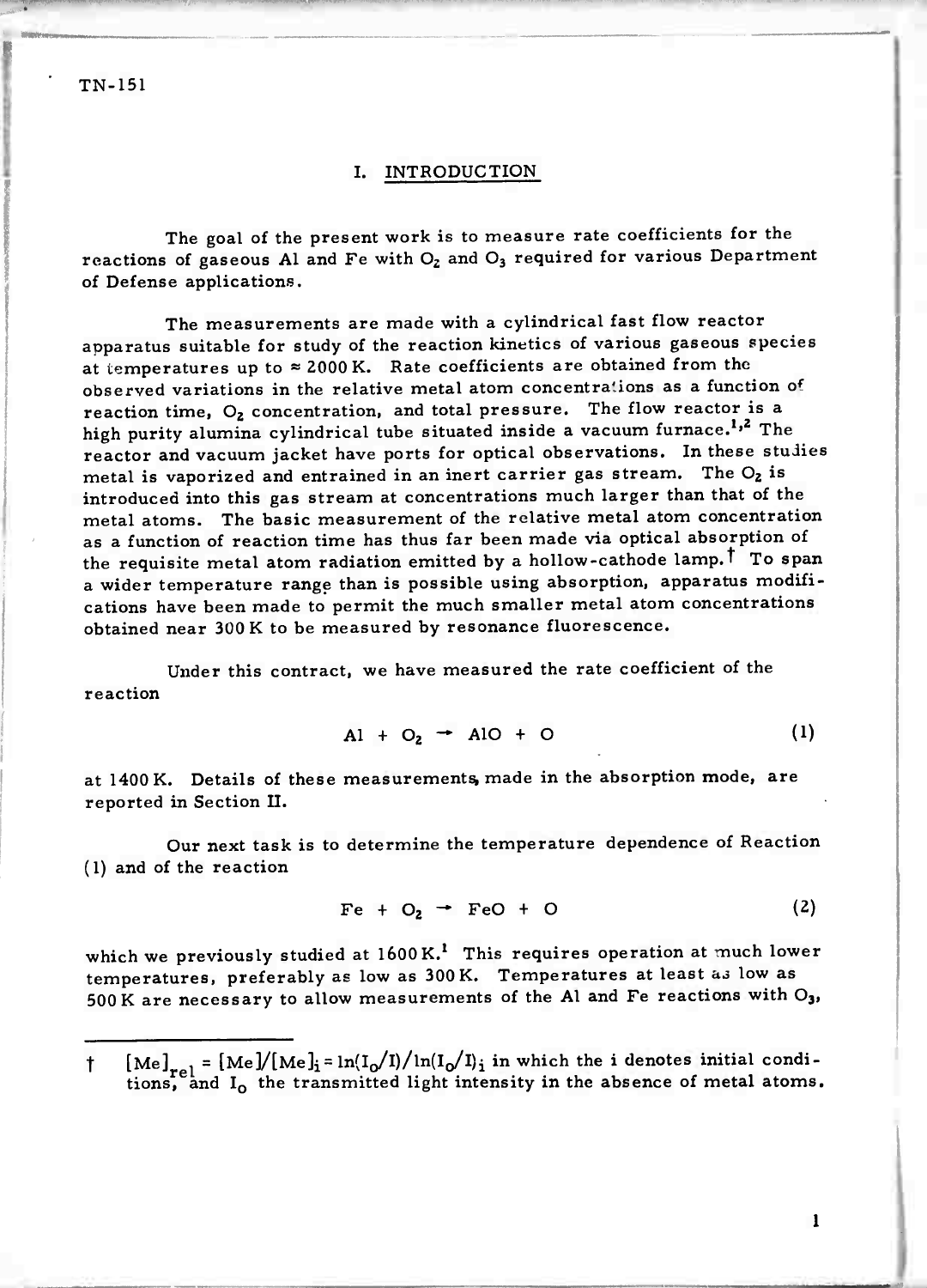another task of the present work. To be able to work at these temperatures we had originally considered using a wall-less reactor.<sup>3</sup> Further studies suggest that resonance fluorescence measurements in the present apparatus in a modified form would be a more convenient method. Successful preliminary experiments in the fluorescence mode have already been performed which indicate that reaction temperatures at least as low as 300 K can be used. This work is discussed in Section III.

#### II.  $\text{Al}/\text{O}_2$  KINETICS AT 1400 K

#### A. Experimental

The method of obtaining and reducing the data is the same as for the  $Fe/O<sub>2</sub>$  experiments.<sup>1,4</sup> We again used two absorption lines of different oscillator strengths (309. 3 nm,  $gf = 0.73$  and 394. 4 nm,  $gf = 0.23$ )<sup>5</sup> to prevent any systematic errors due to the specific Al concentrations used or deviations from the Lambert-Beer law.

Al was supplied from a 4 cm deep, wide-lipped boron nitride crucible. The crucible was first preheated to  $\approx$  1100 K under vacuum in a bell jar, brought up to 1 atm pressure with Ar and filled with high purity Al wire (or shot). The Ar pressure was then slowly reduced to <sup>I</sup> Torr, and the crucible kept hot until the molten Al stopped bubbling. After cooling, the crucible was placed inside an alumina sleeve and inserted through a vacuum feedthrough into the most upstream of the three separately heated contiguous reactor sections. To provide an adequate Al flow, the section containing the Al source was kept at 1600 to 1700K, 200 to 300 K higher than the reaction zone temperature.

Typically, Ar was used as the bath gas. In one series of runs in which  $N_2$  bath gas was used instead, the results were consistent with the Ar work. However, as noted before<sup>l</sup> at 1700 K, the N<sub>2</sub> data showed more scatter. Additionally, qualitative evidence was obtained for a slow reaction (heterogeneous or homogeneous) between Al and <sup>N</sup>2.

The reaction conditions used are shown in Table I (page 4). [Al] may be estimated from optical absorption measurements following a method used by Linevsky.<sup>6</sup> The fractional absorption in our experiments varied at both wavelengths used from as high as  $\approx 90\%$  with no oxidizer present to  $\approx 1\%$  at the detection threshold. These limits can be translated into densities of approxidetection threshold. These limits can be translated into densities of<br>mately  $5 \times 10^{12} > [A1] > 2 \times 10^{10}$  ml<sup>-1</sup> at 394.4 nm and 9  $\times 10^{11} > [A1] >$  $4 \times 10^9$  ml<sup>-1</sup> at 309.3 nm. For the experiments reported here,  $1 \times 10^{13} < [O_2]$  $2 \times 10^{14}$  ml<sup>-1</sup>. The data reduction method used<sup>1,4</sup> assumes  $[Q_2] \gg [Me]$ .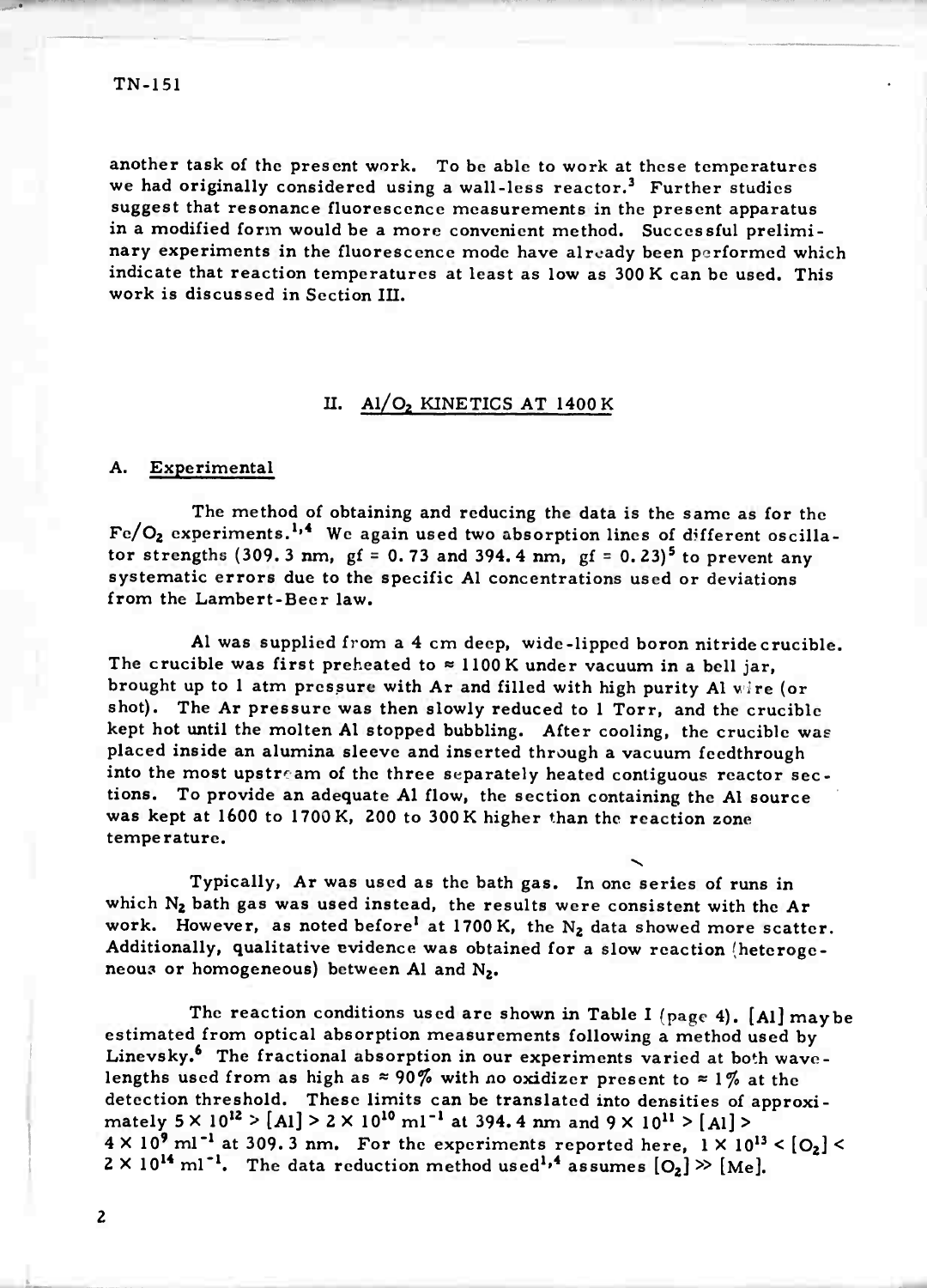Although not strictly fulfilled over the entire range of Al and  $O_2$  concentrations, this conditions is adequately satisfied over the useful range of running conditions as indicated by the linearity of plots such as Fig. <sup>1</sup> and by the internal consistency of the data.

#### B. Results and Discussion

Figure <sup>1</sup> shows a typical first order data plot. The pseudo-first order rate constants,  $k_{DS_1}$ , obtained from such runs are plotted against  $[O_2]$ , as in Fig. 2, to yield  $k_1$ , the second-order rate coefficient. The values of  $k_1$ obtained from such series of runs are listed in Table I. They are seen to be independent of [M], demonstrating that the predominant Al oxidation path is bimolecular, i. e. the reaction is

$$
Al + O_2 \rightarrow AlO + O \qquad \Delta H^{7-9} \approx 0 \text{ kcal mole}^{-1}
$$
 (1)

The measured values of  $k_1$  are apparently<sup>†</sup> also independent of  $\bar{v}$ , the average gas velocity and of the absorption lines used, indicating that the data are free of systematic errors. The linearity of the observed plots and the relative constancy of the results rule out major influences of other competing processes.

The normalized standard deviation in the determination of  $k_1$  at 1400 K is  $40\%$ . Allowing, as in our Fe work,<sup>1,4</sup> for a possible  $20\%$  systematic error and 23% for the uncertainty in  $\eta$  (a parameter used in calculating  $k_{\text{DS}_1}$  from the observed data<sup>1,4</sup>), the total uncertainty in  $k_1$  is about 50%. Thus, the measured observed data<sup>.</sup>'), the total uncertainty in k<sub>1</sub> is about 50%. Thus, the measured<br>rate coefficient for Reaction (1) is  $(4.1 \pm 2.0) \times 10^{-11}$  ml molec<sup>-1</sup> sec<sup>-1</sup> at 1400 K. To our knowledge this measurement constitutes the first experimental determination of this rate coefficient.

 $\overline{\mathbf{3}}$ 

 $\ddagger$ The rate coefficient data could be construed as showing a slight trend, increasing with  $\overline{v}$ . However, values of  $k_1$  obtained under identical conditions (e.g. 5 Torr, 87 m sec<sup>-1</sup>; 10 Torr, 118 - 120 m sec<sup>-1</sup>, see Table 1) span the entire range of variation of the measured rate coefficients, indicating that the quality of these data is insufficient to imply such a trend. Further measurements of  $k<sub>1</sub>$  at 1400 K will be made as part of the fluorescence studies (below).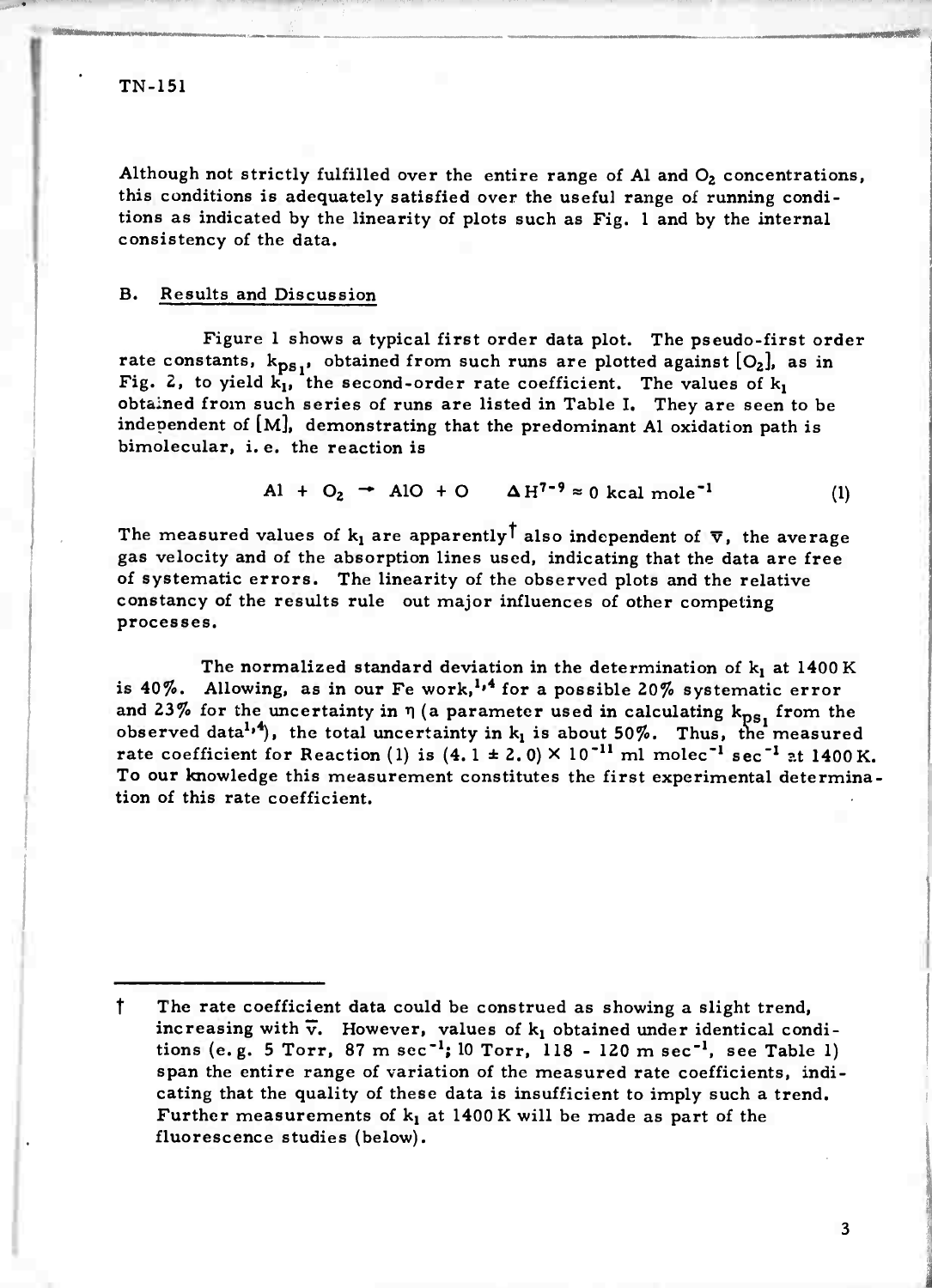| N<br>Ŧ<br>u |  |  |
|-------------|--|--|
|-------------|--|--|

| TABLE I.<br>RATE COEFFICIENT OF $Al + O_2 \rightarrow AlO + O AT$ 1400 K |                          |                        |                                                                                 |              |                                                                             |
|--------------------------------------------------------------------------|--------------------------|------------------------|---------------------------------------------------------------------------------|--------------|-----------------------------------------------------------------------------|
| λ<br>(nm)                                                                | ${\bf P}$<br>a<br>(Torr) | v<br>$(m \sec^{-1})$   | [O <sub>2</sub> ]<br>$(10^{13} \text{ ml}^{-1})$                                | т<br>(K)     | $\mathbf{k}_1$<br>$(10^{-11}$<br>ml molec <sup>-1</sup> sec <sup>-1</sup> ) |
| 309.3<br>309.3<br>394.4<br>394.4                                         | 5<br>5<br>5<br>6         | 87<br>87<br>188<br>210 | $3.3 - 11.1$<br>$3.3 - 10.1$<br>$2.5 - 9.3$ 1418<br>$2.3 - 9.1$ 1400            | 1417<br>1406 | 2.4<br>5.0<br>6.0<br>6.0                                                    |
| 309.3<br>309.3<br>309.3                                                  | 10<br>10<br>10           | 40<br>85<br>184        | $2.4 - 12.3$ 1392<br>$2.2 - 11.4$ 1400<br>$2.5 - 10.4$ 1419                     |              | $3.4^{b}$<br>3.2<br>6.6                                                     |
| 394.4<br>394.4<br>309.3<br>309.3                                         | 10<br>10<br>25<br>25     | 120<br>118<br>85<br>57 | $1.7 - 9.6$ 1435<br>$3.3 - 20.5$ 1411<br>$3.4 - 11.3$ 1396<br>$6.8 - 17.5$ 1399 |              | 6.6<br>2.8<br>4.2<br>2, 2                                                   |
| 394.4<br>309.3                                                           | 25<br>45                 | 40<br>79               | $1.2 - 17.4$ 1411<br>$1.8 - 12.2$ 1399<br>Mean:                                 | 1408         | 2.1<br>3.0<br>4.1                                                           |
|                                                                          |                          |                        |                                                                                 |              |                                                                             |

 $a_{1}$  Torr = 133.3 Nm<sup>-2</sup>

 $b$   $N_2$  bath gas, Ar used as bath gas in all other series

## in. RESONANCE FLUORESCENCE MEASUREMENTS

The measured rapid rate of Reaction (1) at 1400 K and its thermoneutrality suggest that its temperature dependence will be small. In order to measure that temperature dependence accurately, a large range of reaction temperatures must be spanned. In addition, in order to measure the rates of reaction of Al and Fe with  $O_3$ , temperatures below 500 K are necessary because of the rapid thermal decomposition of  $O_3$  at higher temperatures. We previously proposed<sup>3</sup> and described a wall-less reactor design in which low temperature (200 to 300 K) Al- or Fe-laden gas flows could be obtained via adiabatic expansion of high temperature gases. As an alternative, we considered the use of resonance fluorescence to be able to work with lower atom concentrations, which initself, would also allow the use of lower operating temperatures. The success of our first fluorescence experiments is such that there appears at present no need to construct a wall-less reactor.

#### A. Experimental

To make fluorescence measurements of relative metal atom concentrations an optical path has been provided at right angles to the absorption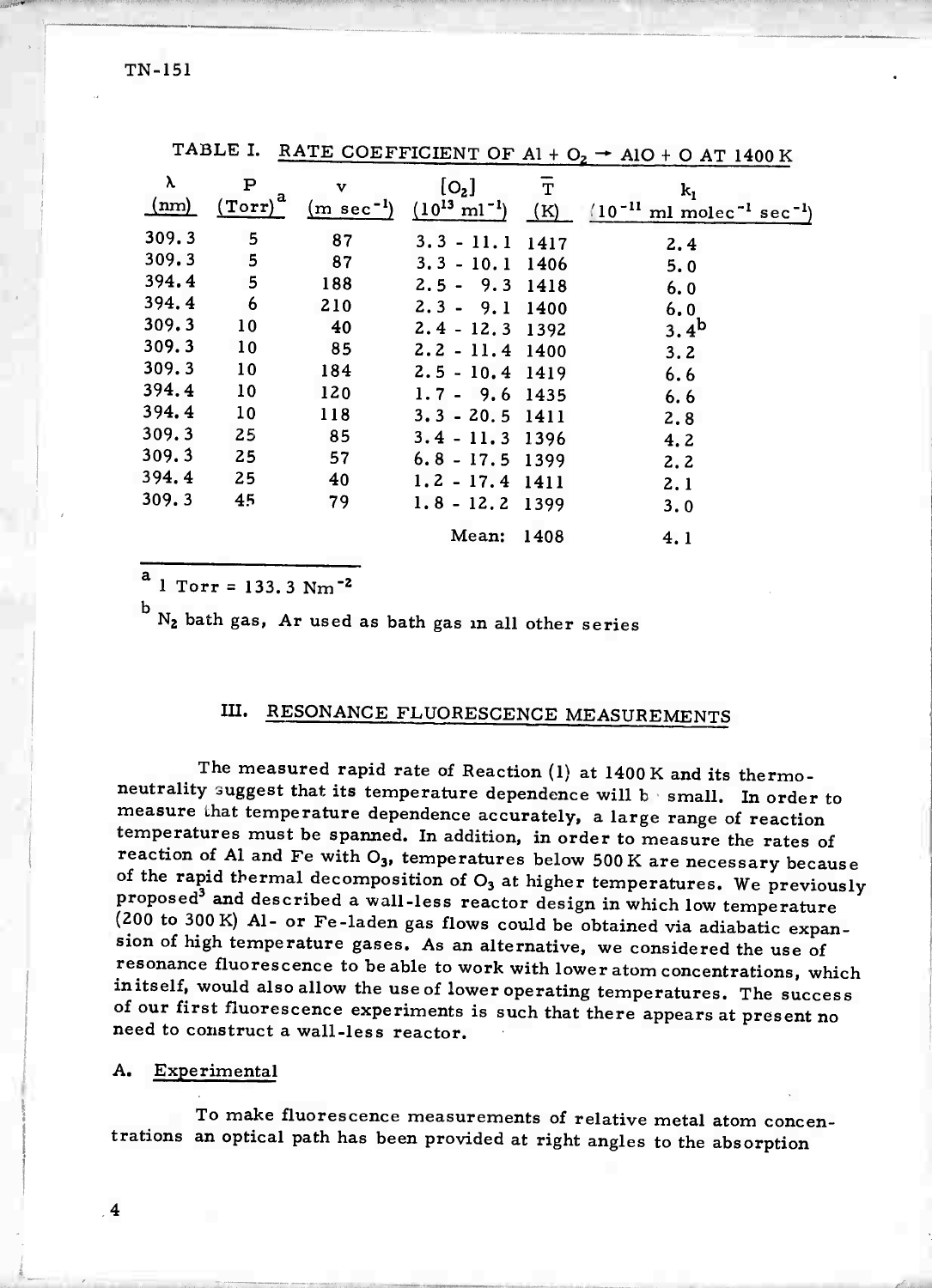path, cf. Fig. 3. This necessitated the use of a 3-hole reactor and heat shields. As the principal heat shields we now use a Zircar<sup>†</sup> blanket held in place by the inner alumina and outer molybdenum heat shield of the original apparatus,  $^{1,2}$  cf. Fig. 3.

A hollow-cathode lamp is again used as the light source. For our initial tests of resonance fluorescence we have used the 396.2 nm resonance line of Al and Pyrex optics. The detector is an EMI 9635QB blue-sensitive<br>PMT mounted on a Jarrell-Ash 0.5 m monochromator. The exciting PMT mounted on a Jarrell-Ash 0.5 m monochromator. radiation is chopped at 140 Hz and the modulated output of the PMT is detected with a PAR HR $-8$  lock-in amplifier.

#### B. Results

Three phases of preliminary testing have been carried out during the last month of this reporting period. The phases comprise: (i) Initial setup, optimization, and feasibility studies of the method at high (1200 -1400 K) temperature, (ii) Determination of the lowest reactor temperature at which Reaction (1) can be studied by resonance fluorescence, and (iii) Optimization of the experimental apparatus for kinetic studies of Reaction (1) at room temperature (currently in progress).

In the initial testing phase, the optical arrangement shown in Fig. <sup>3</sup> replaced the previously uncollimated source, thus reducing scattered light (in phase "noise") by a factor of 20. In addition, blackbody radiation from the heated reactor was found to be a source of "white noise" (noise independent of frequency). A fraction ( $\approx$  1/1000) of this noise is included in the bandpass of the tuned amplifier. Lowering the reactor temperature from 1400 K to 1200 K reduced the blackbody radiation intensity by a factor of  $\approx$  3, and a series of three runs was carried out at 10 Torr pressure. The  $k_{DS_1}$  derived from these 1200 K runs (see below for data treatment) were consistent with a from these 1200 K runs (see below for data treatment) were consistent with<br>k<sub>1</sub> on the order of 10<sup>-10</sup> ml molec<sup>-1</sup> sec<sup>-1</sup>, comparable to that measured at  $1400$  K (Section II).

For the second phase of testing, we resistively heated the Al containing crucibles and controlled the reactor temperature independently. As expected, a drop from 1200 to 800 K reduced the blackbody radiation to negligible levels. The object of these experiments was to find the lowest temperature at which Al vapor could be seen in fluorescence. That temperature has

Zircar blanket is a new zirconium oxide product from Union Carbide. It  $\mathbf{t}$ is flexible, can be cut with scissors, and its use considerably facilitates the construction and reduces the power consumption of vacuum furnaces such as ours.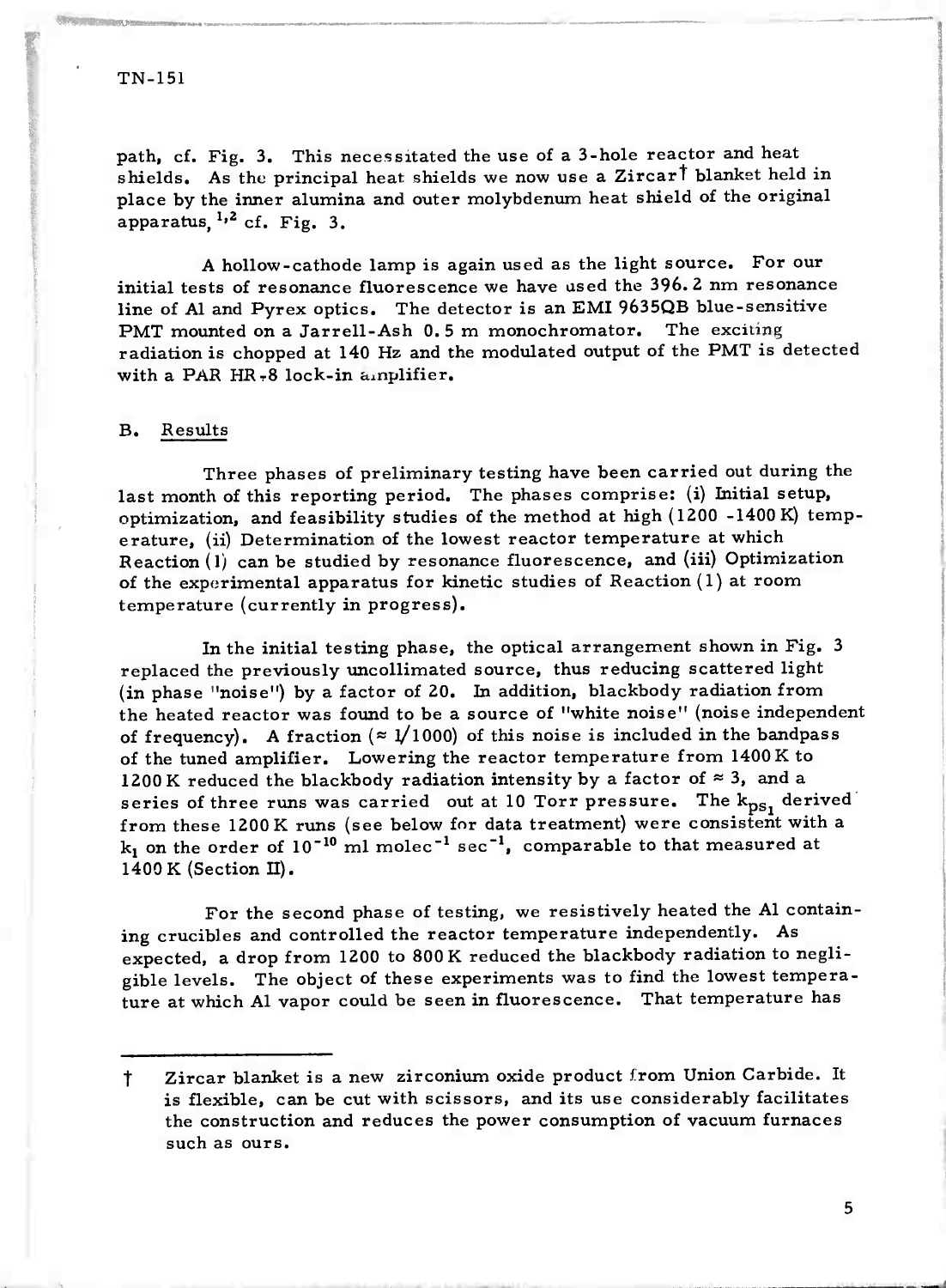been found to be 300 K, and is apparently limited only by the fact that the reactor cannot be cooled in its present form.

The current phase of testing is aimed at producing a stable, workable concentration of Al for experiments to be made at room temperature. Obtaining useful Al concentrations (fluorescence S/N > 10) at this temperature has been found to be straightforward. However, stability of signal level and reactor temperature is more difficult to maintain because (i) the external crucible heating coil is subject to burnouts due to overheating and to electrical shorts due to molter Ai overflow from the crucible and (ii) heat transfer from the hot crucible to tne bath gas is sufficient to cause a slow, steady rise in the reactor temperature. We have attacked these problems by (i) using smaller  $($   $\approx$  1 cm deep) crucibles insulated with Zircar blanket (ii) placing the crucible below ( $\approx 1$  cm) the main bath gas inlet and dividing the bath gas flow so that from 10-25% enters below the crucible to entrain Al vapor. These two steps reduced heat transfer to the bath gas sufficiently to allow the reactor temperature to be maintained at  $\approx 300 \text{ K}$ . The problems associated with the external heater are also lessened, but require further work. Some redesigning of the source section of the apparatus is needed.

#### C. Discussion

#### 1. Data Handling

As in our absorption experiments<sup>1,4</sup> we need only be concerned with relative metal atom densities in order to extract  $k_1$  from the data. Under optically thin conditions (no re-absorption of the emitted photons) and when the radiation rate of the fluorescing state is much greater than its quenching rate, the fluorescence signal, F, is given by

$$
F = GIOI [Me]
$$
 (A)

where I is the lamp intensity,  $0$  is the resonance absorption cross section,  $l$  is the length of the fluorescing region, and G is a constant instrumental factor which includes the solid angle subtended by the detector, photomultiplier tube (PMT) sensitivity, etc. From Eq. (A)

$$
[\text{Me}]_{\text{rel}} \equiv \frac{[\text{Me}]}{[\text{Me}]_{\text{i}}} = \text{F}/\text{F}_{\text{i}} \tag{B}
$$

where  $[Me]_i$  and  $F_i$  are the initial metal atom density and fluorescence signal. Then,  $a \equiv -d \ln[Me]/dx$  is obtained from the local slope of a plot of  $\ln F/F_i$ versus x, the distance from the oxidizer inlet to the observation window, cf. Fig. 4. Using this value of a, the analysis proceeds as before<sup>1,4</sup> to determine  $k_{ps_1}$  and hence  $k_1$ .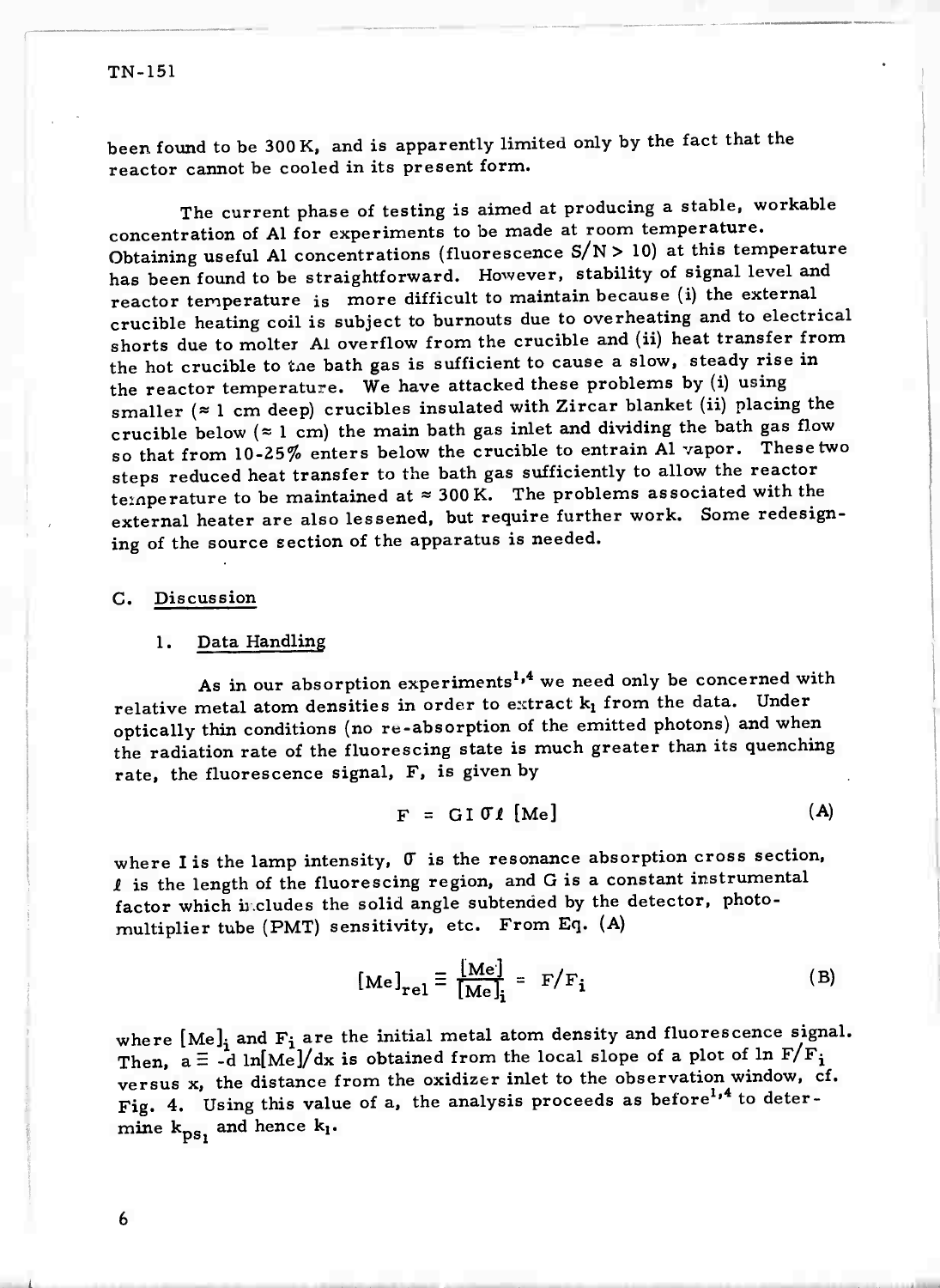### 2. Criteria of Validity and Detection Limits

Equation (A) is valid under optically thin conditions with no quenching, but Eq. (B) is valid under optically ihin conditions provided only that quenching is constant. The constant quenching condition is fulfilled here, as can be seen from the following argument. The only change in species present during an experiment is from Al to AlO and from  $O_2$  to O. [AlO] and [O] are present to  $\tilde{z}$  10<sup>12</sup> ml<sup>-1</sup> and, even assuming a large quenching rate coefficient of  $10^{-10}$  ml molec<sup>-1</sup> sec<sup>-1</sup>, they can affect  $k_{ps_1}$  by less than  $10^2$  sec<sup>-1</sup>, which is less than 10% of k<sub>ps<sub>1</sub></sub>. The range of optically thin conditions can be determined by making a normalized plot of fluorescence intensity versus [Al]. At low [Al], the plot is linear with unit slope. At higher densities it deviates due to re-absorption. The linear region is the optically thin range of [Al]. For the 396.2 nm line, [Al]<sub>max</sub> for optically thin conditions was found to be  $\approx 10^{11}$  ml<sup>-1</sup> (30% absorption), cf. Fig. 5.

The noise sources listed above are, in principle, the only limits of practical significance in the present system. <sup>A</sup> new quartz optical system, to be installed shortly, should aid in reducing them and enhancing the signal. The new lens system will yield a parallel focused beam of 0. <sup>6</sup> cm diam thus reducing scattered light. It will also gather more light from the hollow cathode source than the present arrangement thereby increasing the signal. Finally, quartz optics will allow us to use uv resonance lines of Al (e.g. 309.3 nm) hence reducing background unmodulated interferences. We estimate that the overall improvement in S/N will be by at least a factor of 10 from the present system. Such an improvement is of major importance to our 300 K work where the achievable Al concentrations<sup>I</sup> are lower than at 1200 K.

### 3. Comparison with the Planned Wall-less Reactor

The tests described above indicate that resonance fluorescence detection is a viable alternative to the wall-less reactor for achieving low temperatures. In addition to requiring no significant down time for building a new apparatus, the resonance fluorescence technique will allow the use of significantly lower values of [Al] than were contemplated for use in the wallless reactor thus suppressing homogeneous nucleation as a competing loss process for Al while still achieving the desired low temperatures. The results of the preliminary tests also indicate that wall losses in the tubular

 $\overline{7}$ 

 $\ddagger$ No a priori estimate of the absolute detectability limit is possible at present because the factor G in Eq. (A) is not known; however, 2% absorption at 396.2 nm and 1200 K ([Al]  $\approx$  7 X 10<sup>9</sup> ml<sup>-1</sup>) gave S/N  $\approx$  100 in fluorescence. This ratio is a factor of <sup>10</sup> greater than necessary for experimental  $k_{ps_1}$  determinations for which we require a minimum change in signal (atom density) by a factor of 10.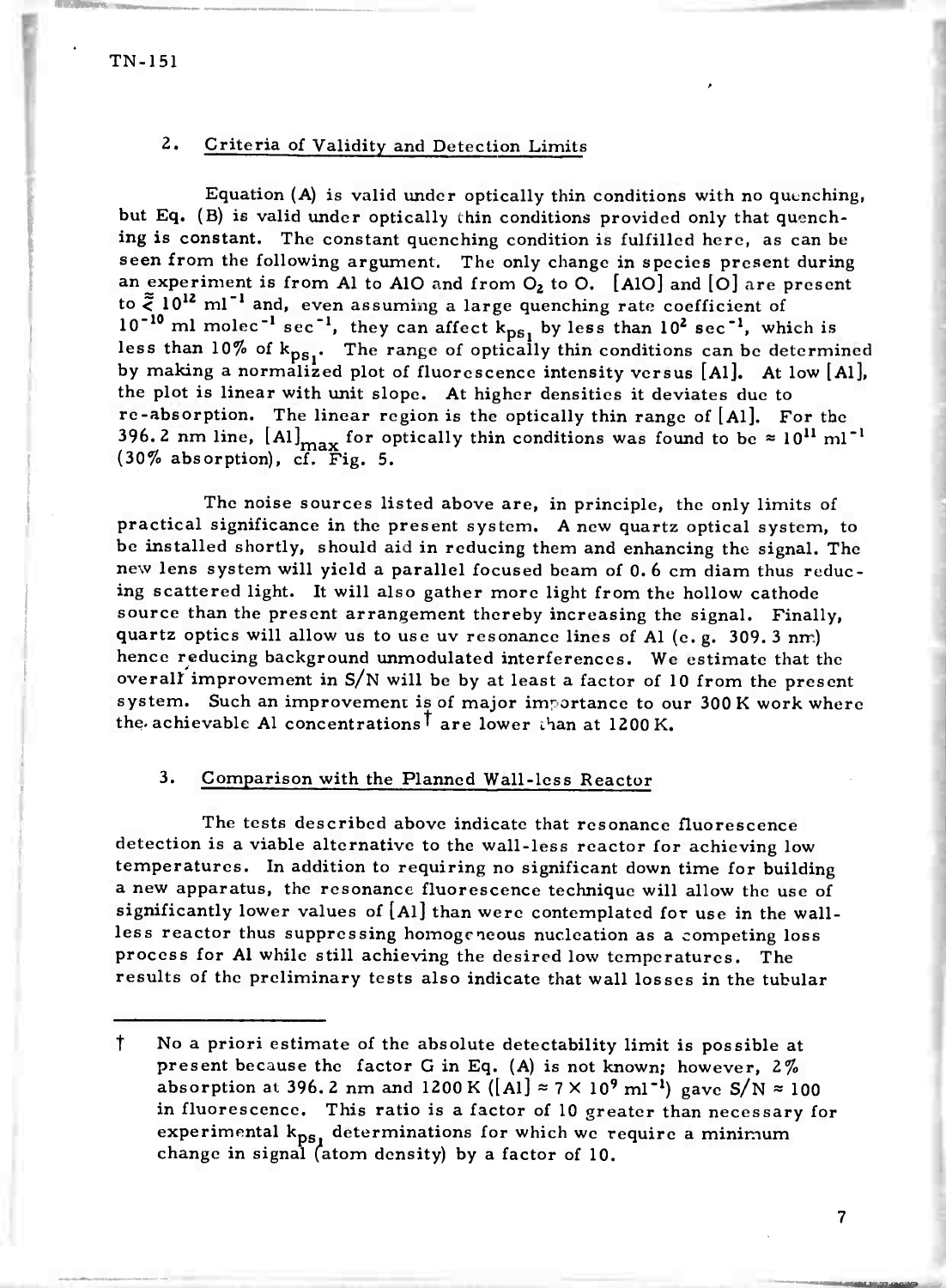fast flow reactor are less severe than had been anticipated.<sup>1</sup> Thus, the principal advantages of the wall-less reactor are compensated for by the greater sensitivity of resonance fluorescence detection and it appears unnecessary to build a wall-less re ctor to complete the program.

### IV. PLANS

Our next task is the determination of the temperature dependence of  $k_1$  over the 300-1400 K range using the apparatus in the fluorescence mode. We plan to include measurements at 1400 K, using quartz optics and including the 309.3 nm Al line, to verify the consistency of the measurements by the absorption and fluorescence techniques. We also plan to measure the temperature dependence of  $k_2$  (the  $Fe/O_2$  reaction), previously<sup>1,4</sup> measured only at 1600K.

We expect to be able to initiate measurements using  $O_3$  as the oxidizer species. However, completion of rate coefficient measurements for Al/O<sub>3</sub> and  $Fe/O<sub>3</sub>$  probably will not be possible within the time and funding limitations of the present contract.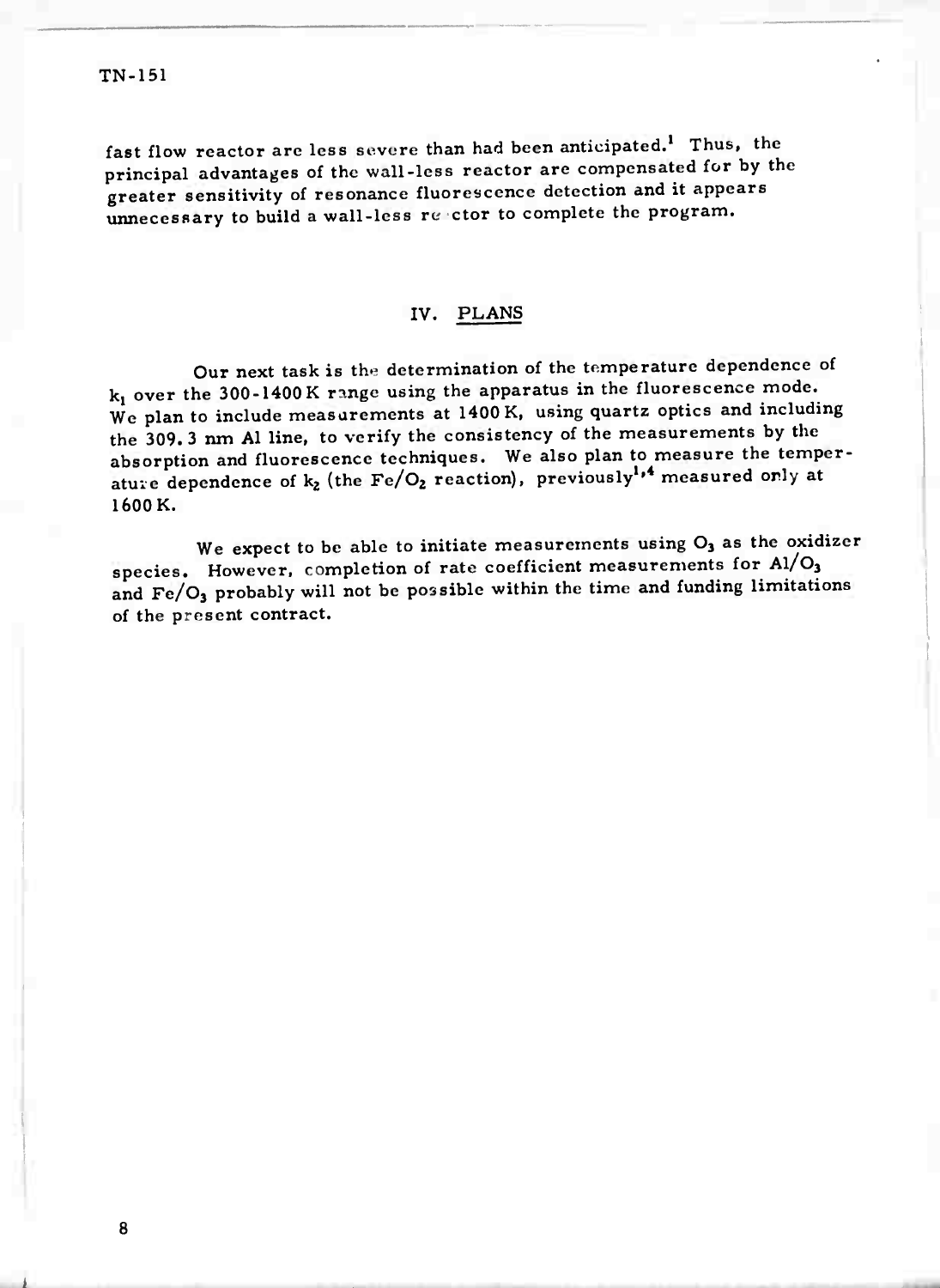# TN-151

#### V. REFERENCES

- 1. Fontijn, A., Kurzius, S. C. and Houghton, J. J. , "Kinetics of Metal Atom Oxidation Reactions, " AeroChem TP-279, Final Report, DNA 2913F, May 1972.
- 2. Fontijn, A., Kurzius, S. C. , Houghton, J. J. , and Emerson, J. A. , "Tubular Fast Flow Reactor for High Temperature Gas Kinetic Studies, " Rev. Sei. Instr. 43, 726 (1972).
- 3. Fontijn, A., "Kinetics of Metal Atom Oxidation Reactions," AeroChem Proposal P-273, December 1971.
- 4. Fontijn, A., Kurzius, S. C. and Houghton, J. J. , "High-Temperature Fast-Flow Reactor Studies of Metal Atom Oxidation Kinetics, " Fourteenth Symposium (International) on Combustion (to be published), AeroChem TP-277, March 1972.
- 5. Wiese, W. L. , Smith, M. W. and Miles, B. M., Atomic Transition Probabilities, NSRDS-NBS 22, October 1969.
- 6. Linevsky, M. J. , "Study of Optical Energy Transfer Processes," General Electric Co., Space Sciences Laboratory, King of Prussia, Pa., RADC-TR-69-97.
- 7. JANNAF Thermochemical Tables (Dow Chemical Co., Midland, Mich.), June 1971.
- 8. Uy, O. M. and Drowart, J., Determination by the Mass Spectrometric Knudsen Cell Method of the Atomization Energies of the Gaseous Aluminum Chalcogenides,  $Al_2$ , AlCu, AlCuS and AlCuS<sub>2</sub>, " Trans. Faraday Soc. 67, 1293(1971).
- 9. Färber, M. , Srivastava, R. D. and Uy, O. M. ,"Mass Spectrometric Determination of the Thermodynamic Properties of the Vapor Species from Alumina," J.C.S. , Faraday 681, 249(1972).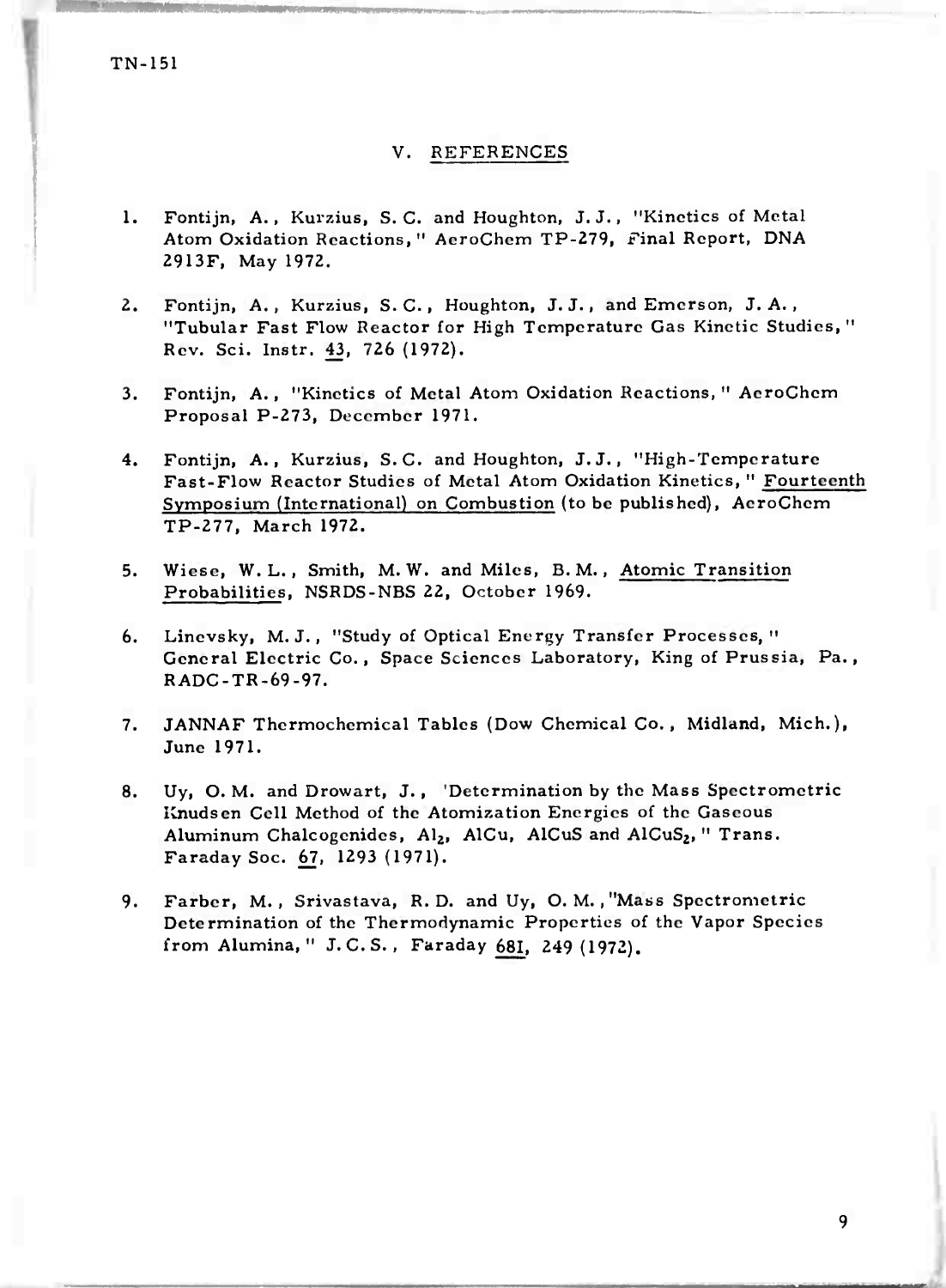

FIG. 1 AI-ATOM CONCENTRATION PROFILE (ABSORPTION)

$$
T = 1413 K
$$
  
\n
$$
\nabla = 118 m sec^{-1}
$$
  
\n
$$
[O_2] = 12.3 \times 10^{13} m^{-1}
$$
  
\n
$$
\lambda = 394.4 m
$$
  
\n
$$
P = 10 Torr
$$

 $10$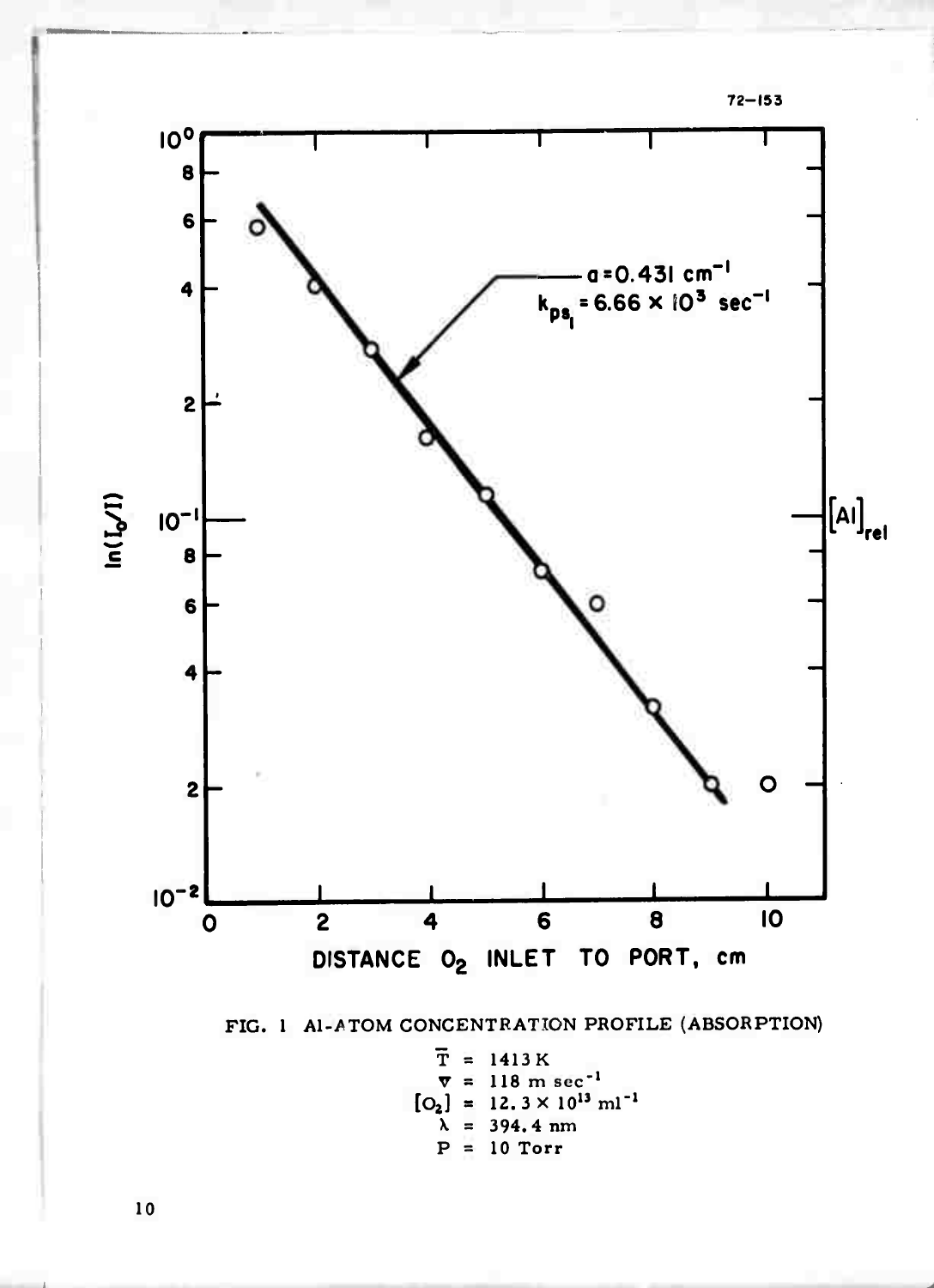



 $\bar{T}$  = 1411K  $\bar{v}$  = 118 m sec<sup>-1</sup>  $[Ar] = 6.8 \times 10^{16}$  ml<sup>-1</sup>  $\lambda = 394.4 \text{ nm}$ 

Numbers beside each individual point indicate the T at which it was obtained.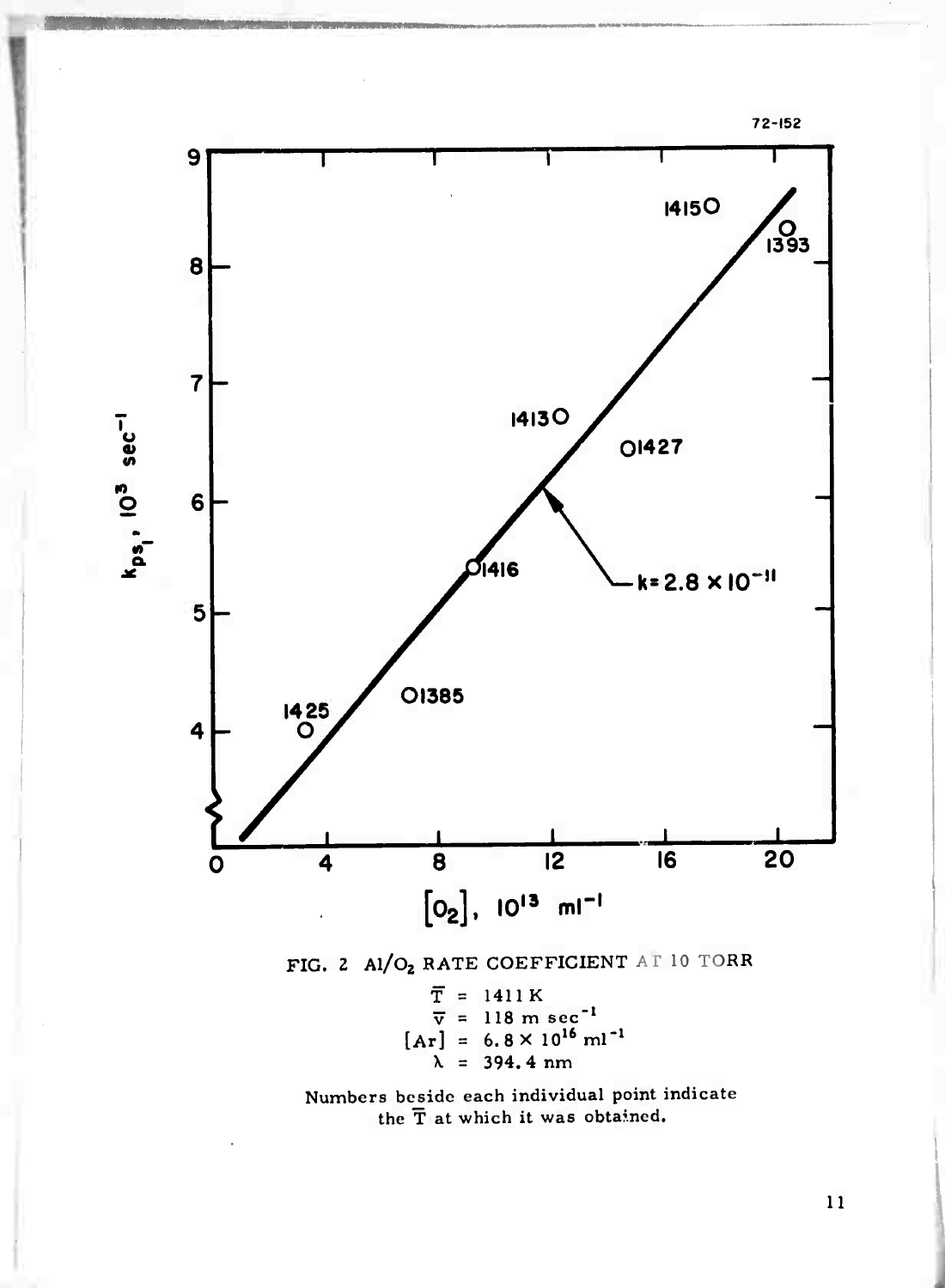

 $72 - 156$ 

 $\overline{12}$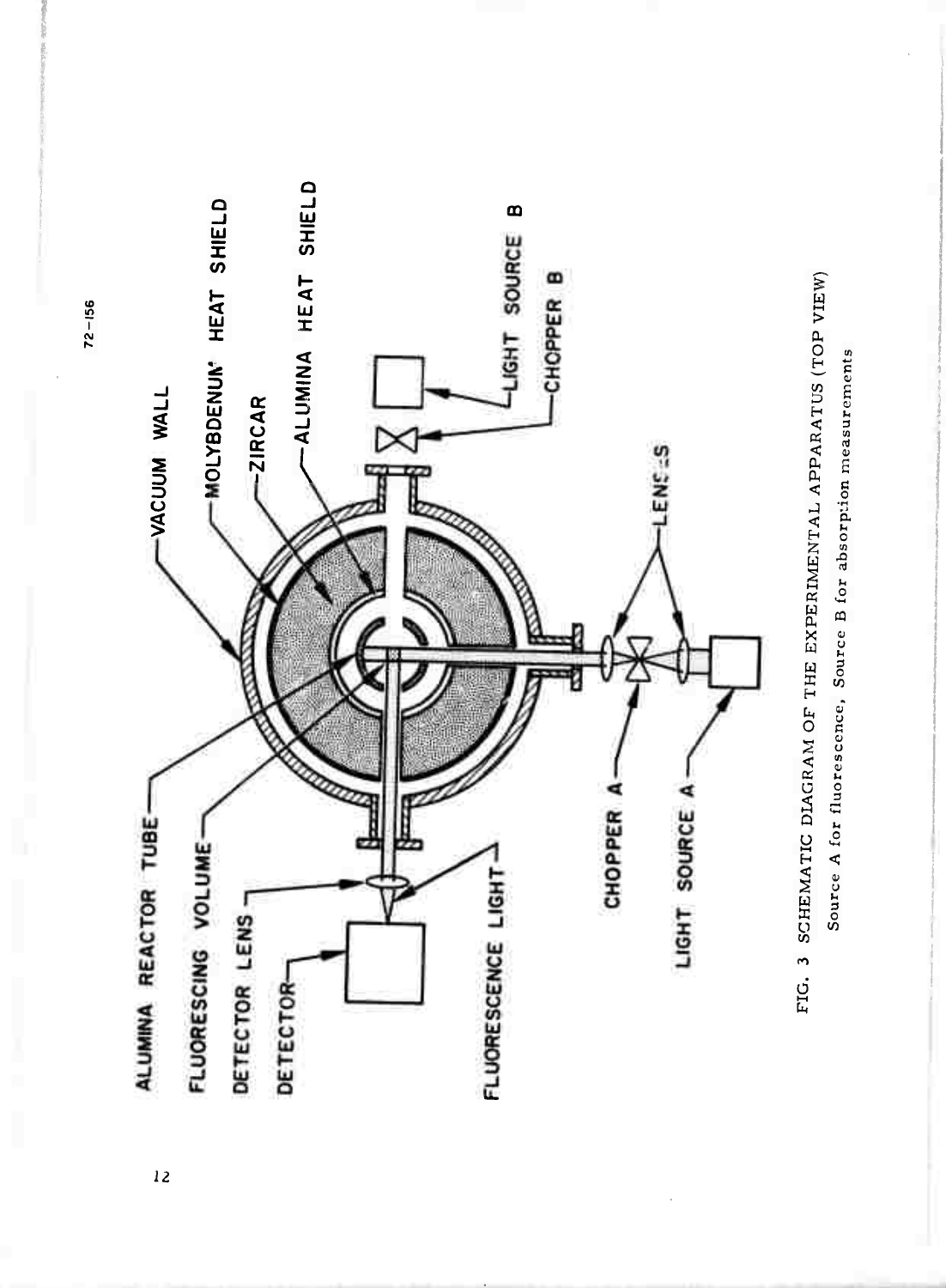

$$
\bar{v} = 1218 \text{ N}
$$
  
\n
$$
\bar{v} = 105 \text{ m sec}^{-1}
$$
  
\n
$$
[O_2] = 3.7 \times 10^{13} \text{ ml}
$$
  
\n
$$
\lambda = 396.2 \text{ nm}
$$
  
\n
$$
P = 5 \text{ Torr}
$$

 $-1$ 

13